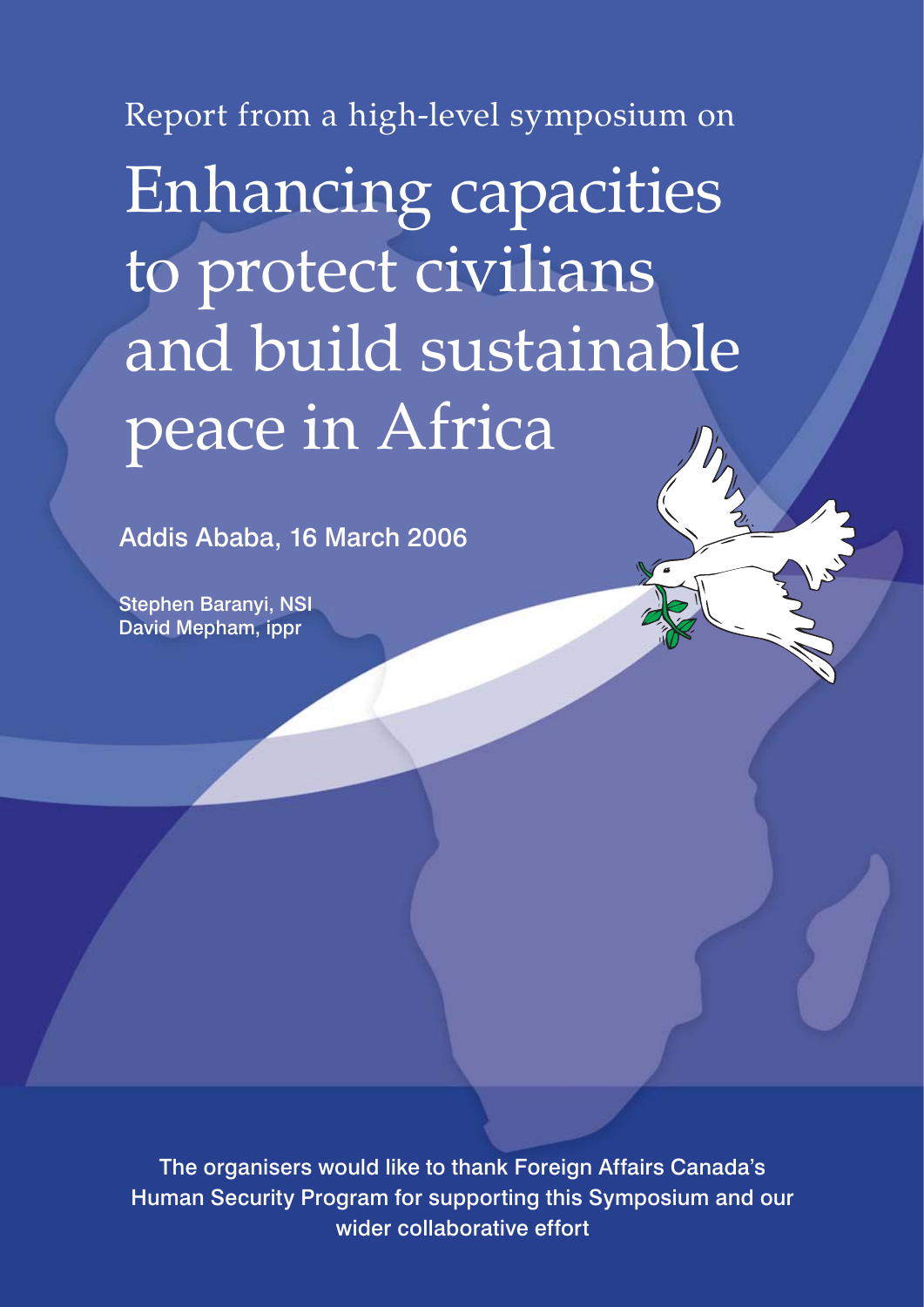The vision of the Institute for Security Studies is one of a stable and peaceful Africa characterised by human rights, the rule of law, democracy and collaborative security. As an applied policy research institute with a mission to conceptualise, inform and enhance the security debate in Africa, the Institute supports this vision statement by undertaking independent applied research and analysis; facilitating and supporting policy formulation; raising the awareness of decision makers and the public; monitoring trends and policy implementation; collecting, interpreting and disseminating information; networking on national, regional and international levels; and capacity-building.

### **www.issafrica.org**

First published by the Institute for Security Studies PO Box 1787, Brooklyn Square 0075 Pretoria, South Africa

Cover design and layout: Marketing Support Services +27 12 346-2168 Printers: Minit Print Hatfield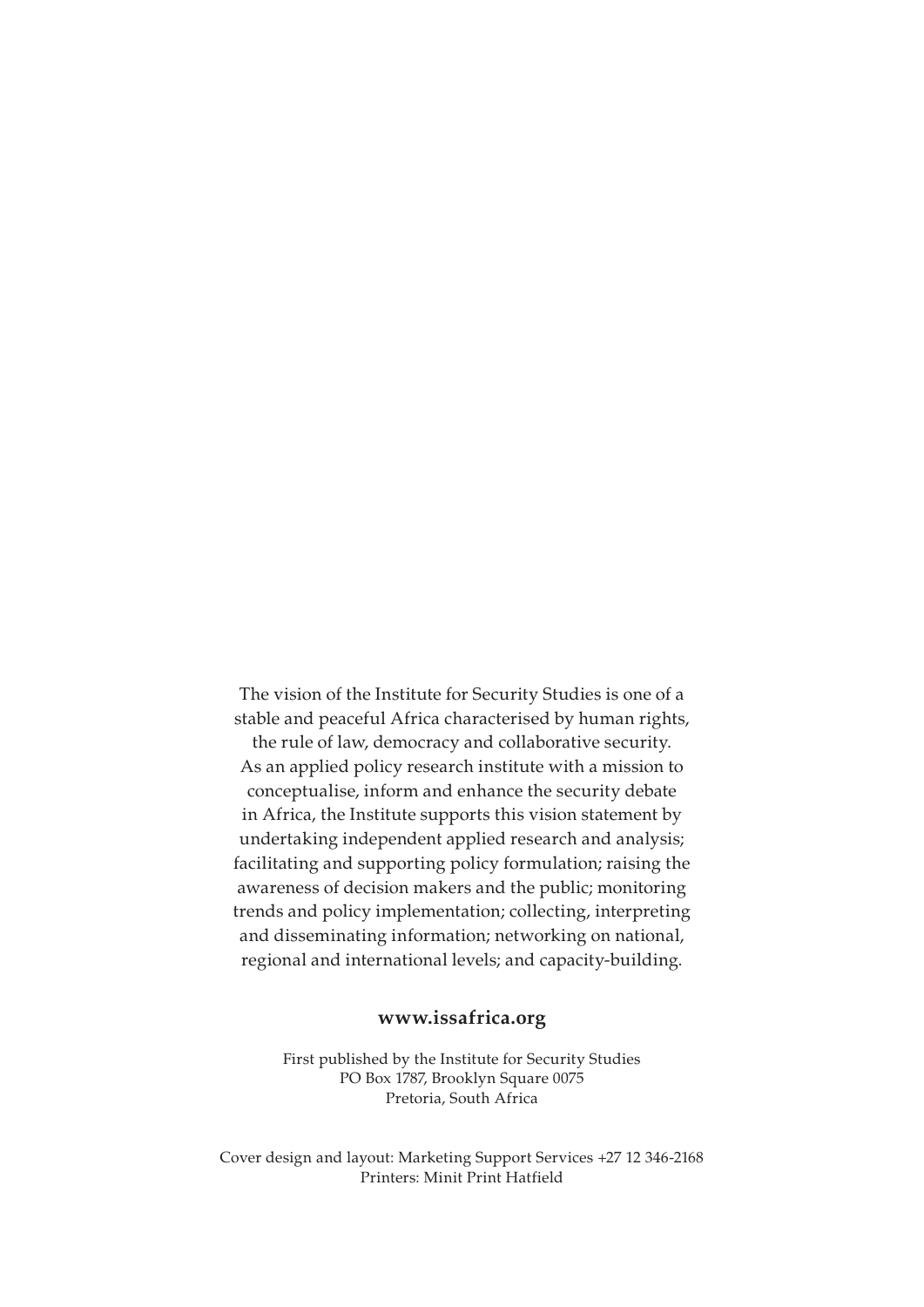## **Introduction**

How can civilians be best protected from gross human rights abuses, crimes against humanity, or genocide? How can peace be best supported and sustained after periods of violent conflict? What are the duties of national governments, regional organisations, civil society and the wider international community when it comes to civilian protection and peacebuilding?

These questions are of global importance, but they are particularly critical to Africa. In recent decades, the African continent has suffered disproportionately from violent conflict and gross abuses of human rights. From Somalia to Rwanda, from Northern Uganda to Sierra Leone, from the Democratic Republic of the Congo to Darfur, millions of Africans have been killed, injured or displaced by violence and armed conflict. African and wider international responses to these crises have been woefully inadequate.

A critical starting point for thinking on this issue is the work of the International Commission on Intervention and State Sovereignty (ICISS). The Commission, a body composed of eminent personalities across the world, including prominent Africans, presented its report titled *The Responsibility to Protect* in late 2001.

The report proposed a reconceptualisation of sovereignty – as a responsibility rather than only a right. It asserted that "sovereign states have the primary responsibility for the protection of their people from avoidable catastrophe – from mass murder, rape, starvation – but when they are unable or unwilling to do so, that responsibility must be borne by the wider community of states".

The report suggested that the responsibility to protect embraced three specific responsibilities. Firstly, a "responsibility to prevent": to address both the root causes and direct causes of internal conflict and other manmade crises putting populations at risk. Secondly, the "responsibility to react": to respond to situations of compelling human need with appropriate measures, which may include coercive measures like sanctions and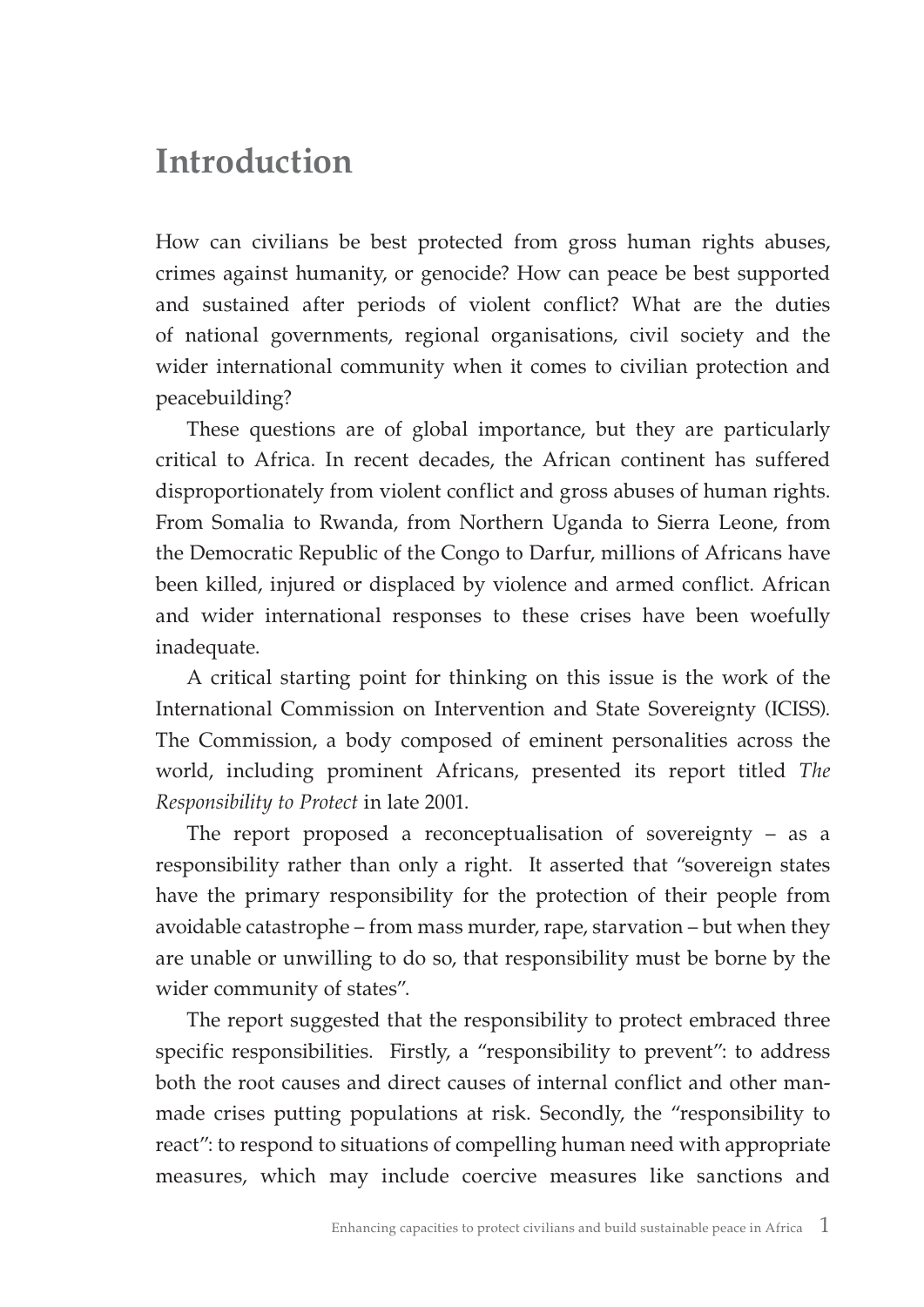international prosecution, and in extreme cases military intervention. Thirdly, the "responsibility to rebuild": to provide, particularly after a military intervention, full assistance with recovery, reconstruction and reconciliation, addressing the causes of the humanitarian crisis the intervention was designed to halt or avert.

The report has generated considerable debate among governments and civil society organisations worldwide. Some of its key recommendations were taken on board by the High Level Panel on UN Reform in 2004, and by the UN Secretary General in his March 2005 *In Larger Freedom* report. In July 2005 a broad conception of the responsibility to protect was endorsed by over 500 civil society organisations through the Global Partnership on the Prevention of Armed Conflict (GPPAC). The principle of the responsibility to protect was endorsed by over 170 governments at the UN Millennium Review Summit in September 2005.

Alongside the work of the ICISS Commission and the debate it has generated, there has been much discussion and action on these issues in Africa. Interestingly, Africans and non-Africans who have addressed these questions have reached broadly similar conclusions. In his keynote address to the Symposium, Ambassador Said Djinnit, AU Commissioner for Peace and Security, noted that the thinking underlying the shift from the OAU's policy of non-interference to the AU's new policy of non-indifference mirrors the ideas of conditional sovereignty and the responsibility to protect developed by the ICISS. As he put it, we are all responding to the same failures, not least the monumental failure to prevent genocide in Rwanda in 1994.

At the Symposium, Africans and non-Africans also agreed that the real challenge now is to develop institutions, structures and capacities that operationalise these new commitments and close the large gap between the declared aspiration to protect civilians and the all-too-common abuses that occur on the ground. In his remarks, Ambassador Djinnit outlined some of the concrete steps that the AU has recently taken in this regard. The Ambassador stressed that the AU has made commitments to deliver on the entire prevention-reaction-rebuilding spectrum. These include the work of the AU Peace and Security Council, plans for the establishment of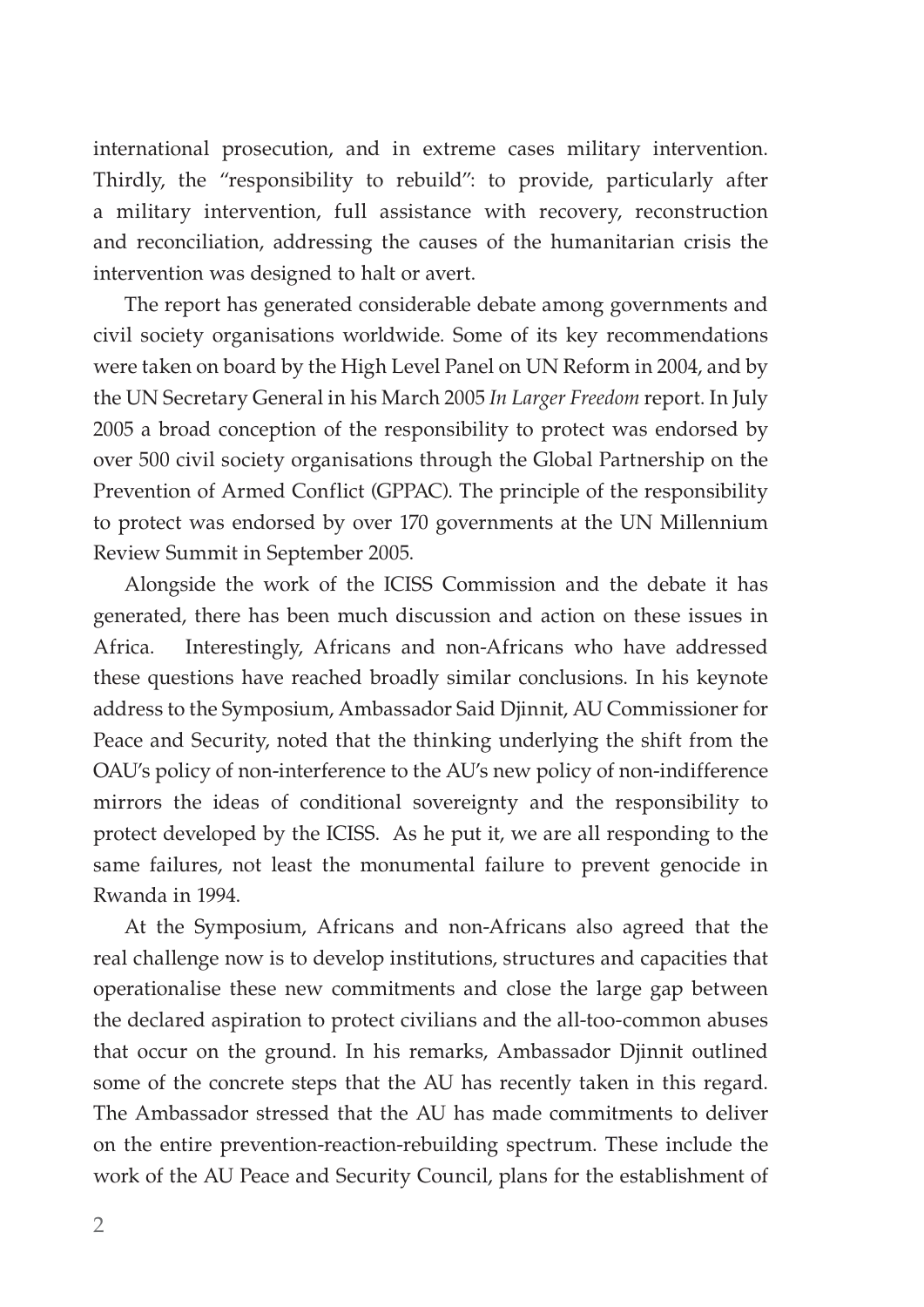a Continental Early Warning System, the creation of the African Standby Force, and the recent release of a draft post-conflict reconstruction and development framework.

This gap between aspiration and reality is most acute in Darfur, where the African Union Mission in Sudan (AMIS) has – despite its best efforts – clearly not been able to provide effective protection or prevent massive human rights abuses. In different ways, there are also issues about protection and its linkages to sustainable peacebuilding in Burundi, and this formed another important focus of our discussion at the Symposium.

The purpose of the Symposium was to help think through how Africans and the wider international community could significantly strengthen their capacity to ensure greater civilian protection, particularly on the reaction and rebuilding pillars of the responsibility to protect spectrum. It brought together 30 distinguished participants from the AU, African, European and North American governments, the African Development Bank, ECOWAS, the United Nations, as well as selected civil society organisations. Participants were invited to address a number of key questions:

- What role can the AU Peace and Security Council, the Continental Early Warning System and the African Standby Force play in providing more effective civilian protection in Africa?
- How can emerging AU capabilities in this area build on those of Africa's Regional Economic Communities?
- What deficits of capacity may need to be filled by the UN and other international partners?
- What are the lessons to be learned from Darfur and Burundi, for ensuring civilian protection during the "reaction" and "rebuilding" phases?
- How and when should the responsibility to protect civilians be transferred from international actors to national stakeholders, in a way that serves the interests of the most vulnerable populations?
- What is an appropriate division of labour between national, regional and international actors in delivering on the responsibilities to prevent, react and rebuild?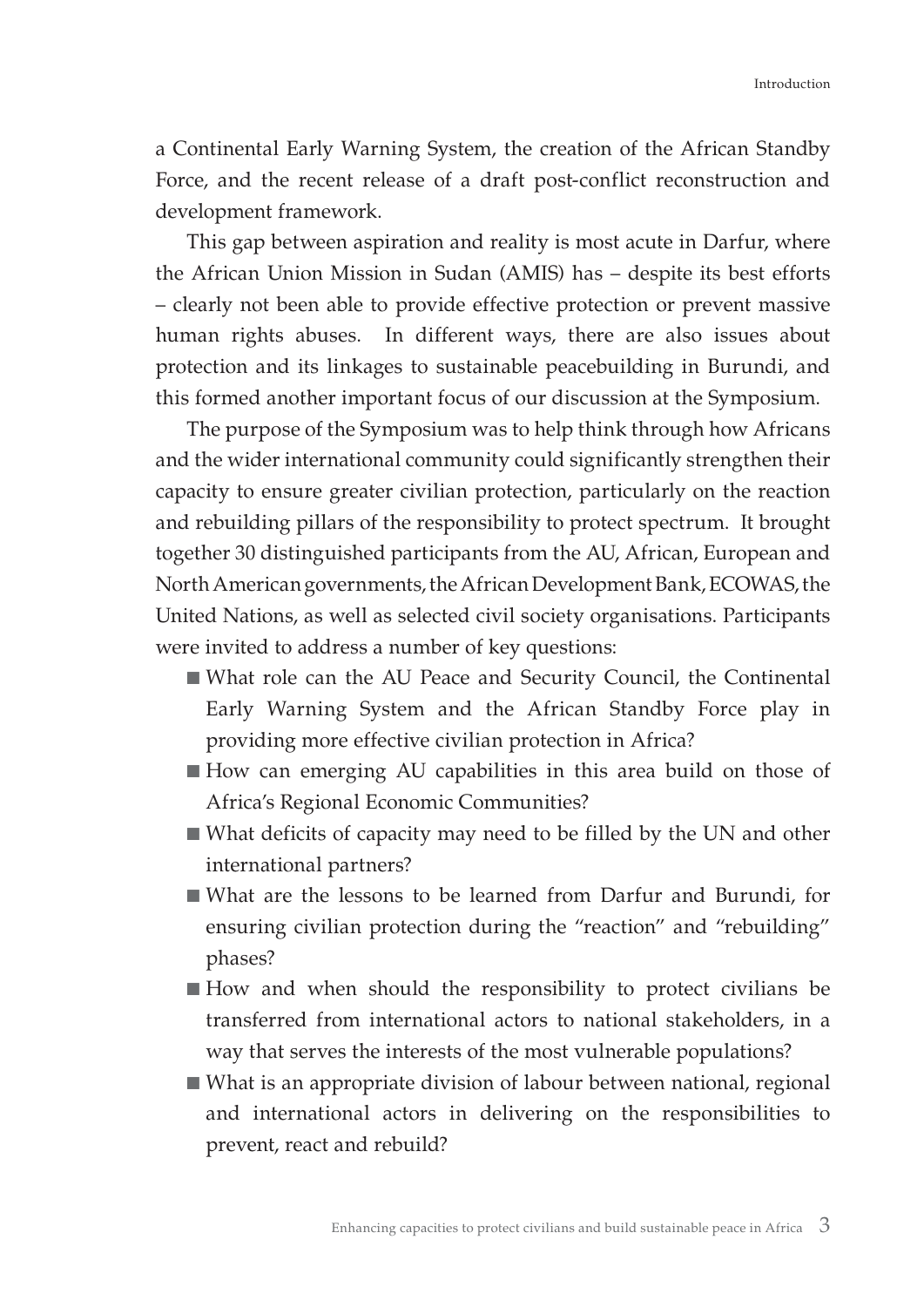The Symposium was divided into four sessions. The opening session enabled participants to hear an address by Commissioner Djinnit, comments by Canadian Ambassador Yves Boulanger and by the organisers. The second session focused on enhancing African capacities to react. The third session focused on the responsibility to rebuild. The organisers presented a preliminary synthesis of the discussions in the final session.

This report reflects the structure of the day's discussions. Since the main part of the Symposium was conducted under Chatham House rules, from this point onward contributions will not be attributed to particular participants. A full list of participants is included at the end of this report.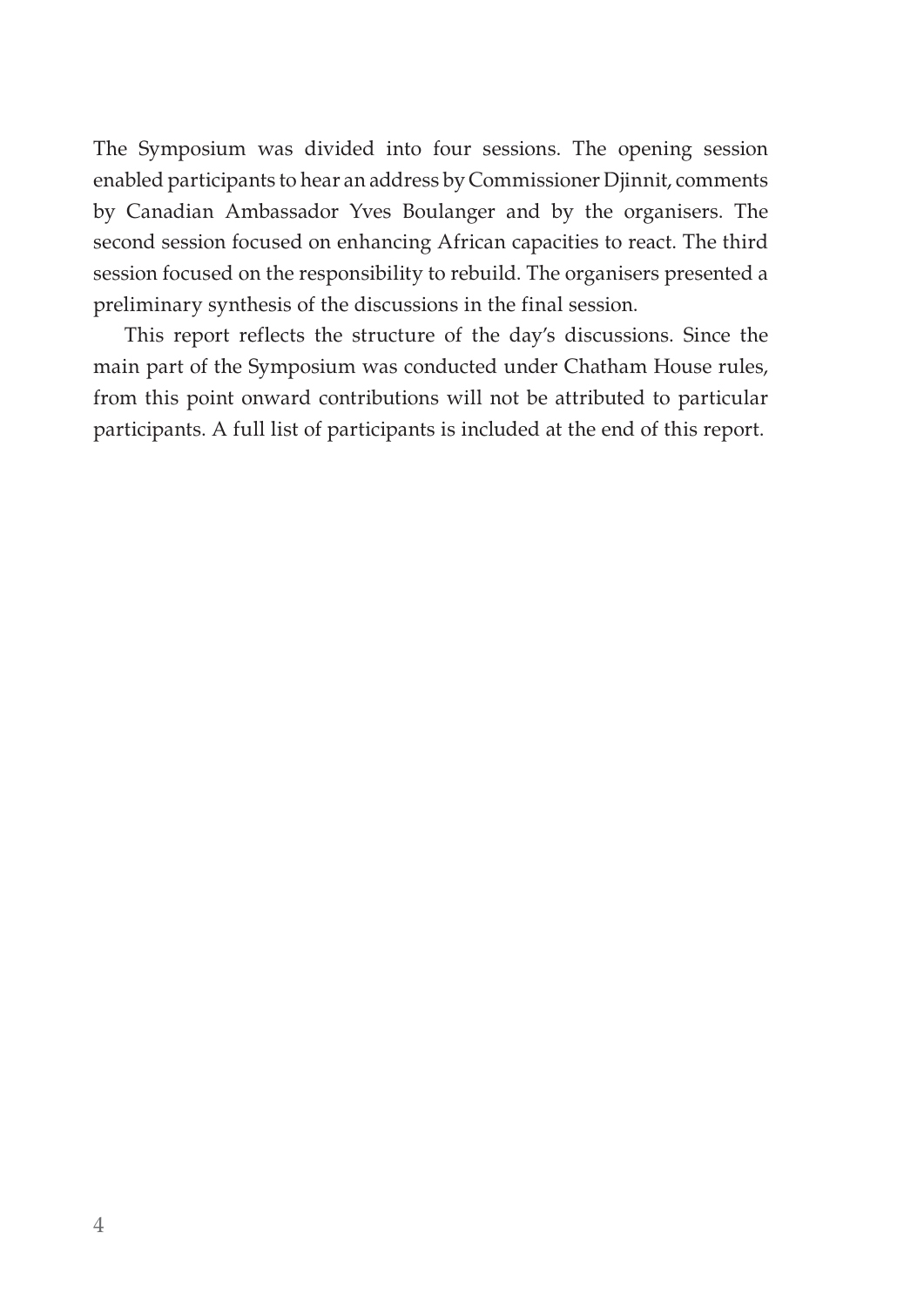# **Enhancing the Capacity to React**

The second session of the Symposium focused on the responsibility and capacity to react to gross human rights abuses, war crimes, genocide or crimes against humanity in Africa. The formal presentations addressed respectively: 1) the African Standby Force (ASF), 2) the experience of ECOWAS in its interventions in the Mano River conflicts, 3) the role of the United Nations in supporting AU and African regional initiatives in the area of peace and security and 4) the operational challenges and dilemmas facing AMIS.

## **The African Standby Force (ASF)**

The stated rationale for the ASF is that the AU needs a collective peacekeeping and peace support operations capacity to deliver on the ambitious peace and security objectives set out in the AU's Constitutive Act. Another stated reason for Africa to acquire this capacity is because there are clear limits to which the UN or the wider international community will be willing or able to address peace and security issues on the continent. Although references to civilian protection in AU founding documents are limited, the AU has publicly asserted that its approach to peace and security is very closely aligned with the idea of the 'responsibility to protect', as developed by the ICISS. And the ASF, which derives from the provisions of the AU's Constitutive Act and the Protocol establishing the Peace and Security Council, is clearly envisaged by the AU as having a role in the protection of civilians in Africa.

It is proposed that the ASF be based on five regional brigades drawn from each of the five African sub regions, based on the five Regional Economic Communities (RECs), namely the Arab Maghreb Union (UMA) for North Africa, the Economic Community of West African States (ECOWAS) for West Africa, the Economic Community of Central African States (ECCAS) for Central Africa, the Inter Governmental Authority for Development (IGAD), the Economic Community of East Africa (EAC) for East Africa and the Southern African Development Community (SADC) for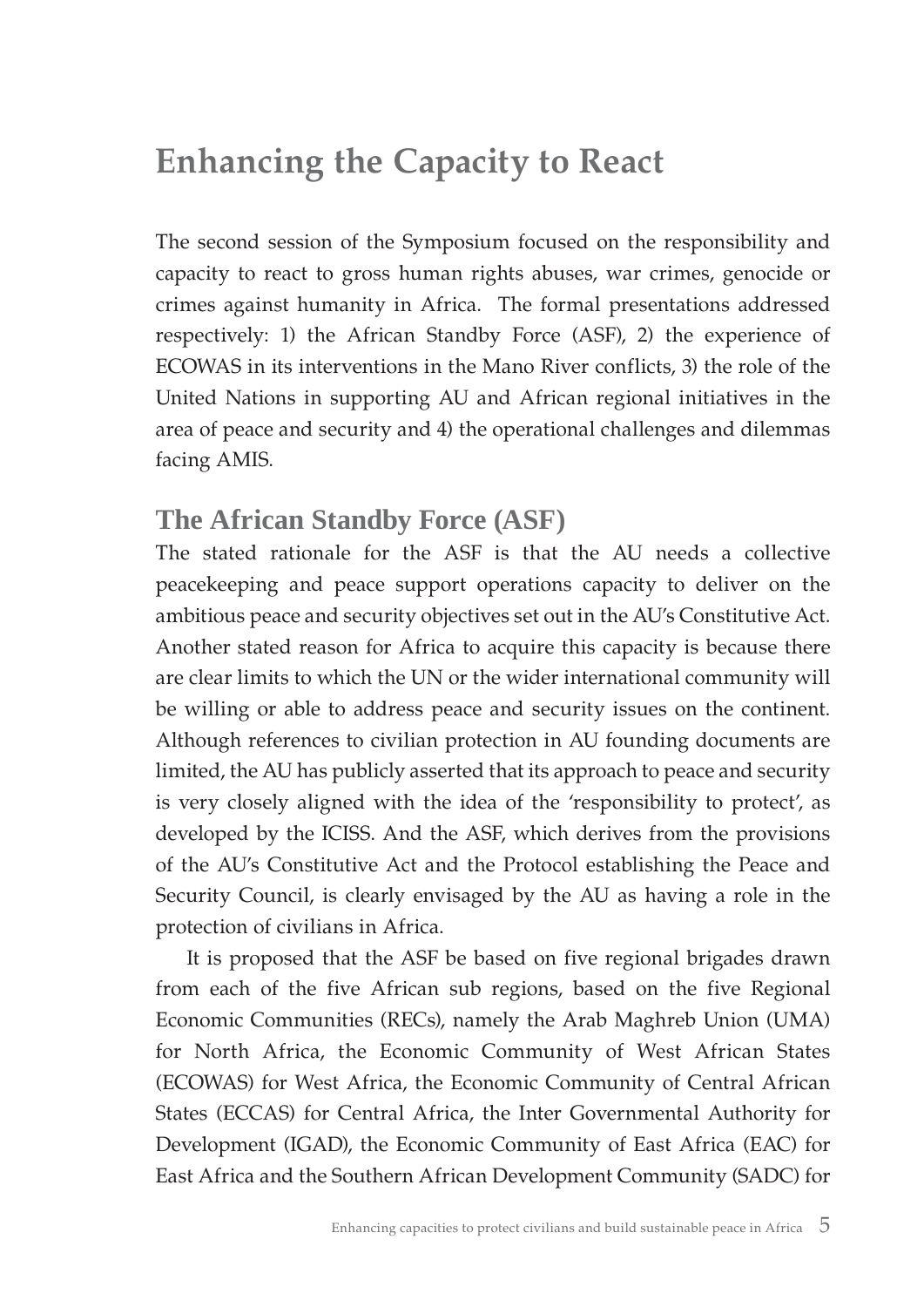Southern Africa. It is intended that the ASF should be able to operate across a broad range of conflict and security situations. The thinking within the AU's Peace and Security Council is that the ASF will need to plan for six distinct scenarios along a spectrum. These scenarios include small observer missions, classic peacekeeping operations, and, the most challenging of all, large-scale interventions in response to grave human rights violations and conflict. While the rationale for this initiative is for Africans to lead and be seen to lead operations on their continent, in many cases they may co-deploy with the UN. It is also proposed, for example, that these regional brigades should be linked to the UN Standby Arrangement System (UNSAS). This is receiving further thinking within the AU system.

Despite the scale of challenges facing the operationalisation of the ASF, some progress has already been made in starting to develop its planning and operational structures. It has been agreed that at the AU Commission level there will be a single continental planning element (PLANELM) and a single continental military logistic depot (MLD). For each African region, it is now agreed that there will be a permanent Brigade HQ, a permanent planning centre, a Standby Brigade, a MLD and training facilities. Moreover, a series of workshops are being held on the ASF in each of the five African sub-regions. These have been designed to think through institutional and operational issues including questions of doctrine.

The Symposium discussion highlighted four particular issues of concern about the ASF which need to be addressed. Firstly, there are difficulties in basing the proposed regional brigades on Africa's existing RECs. As a result of overlapping membership of the RECs, there is some confusion as to where certain countries fit. Angola and Tanzania, which have dual membership in two regions, serve as an example. Secondly, some of Africa's regional groupings have a more significant peace and security capacity than others. For example, ECOWAS is an established player on peace and security issues within West Africa, while Central Africa has limited capacity. Thirdly, there needs to be greater clarity over the relationship between the ASF and the UN, particularly with regard to the UNSAS. If the ASF simply becomes part of the UN standby arrangements, should the UN approach individual countries, RECs or the AU for UNSAS contributions? Fourthly, there are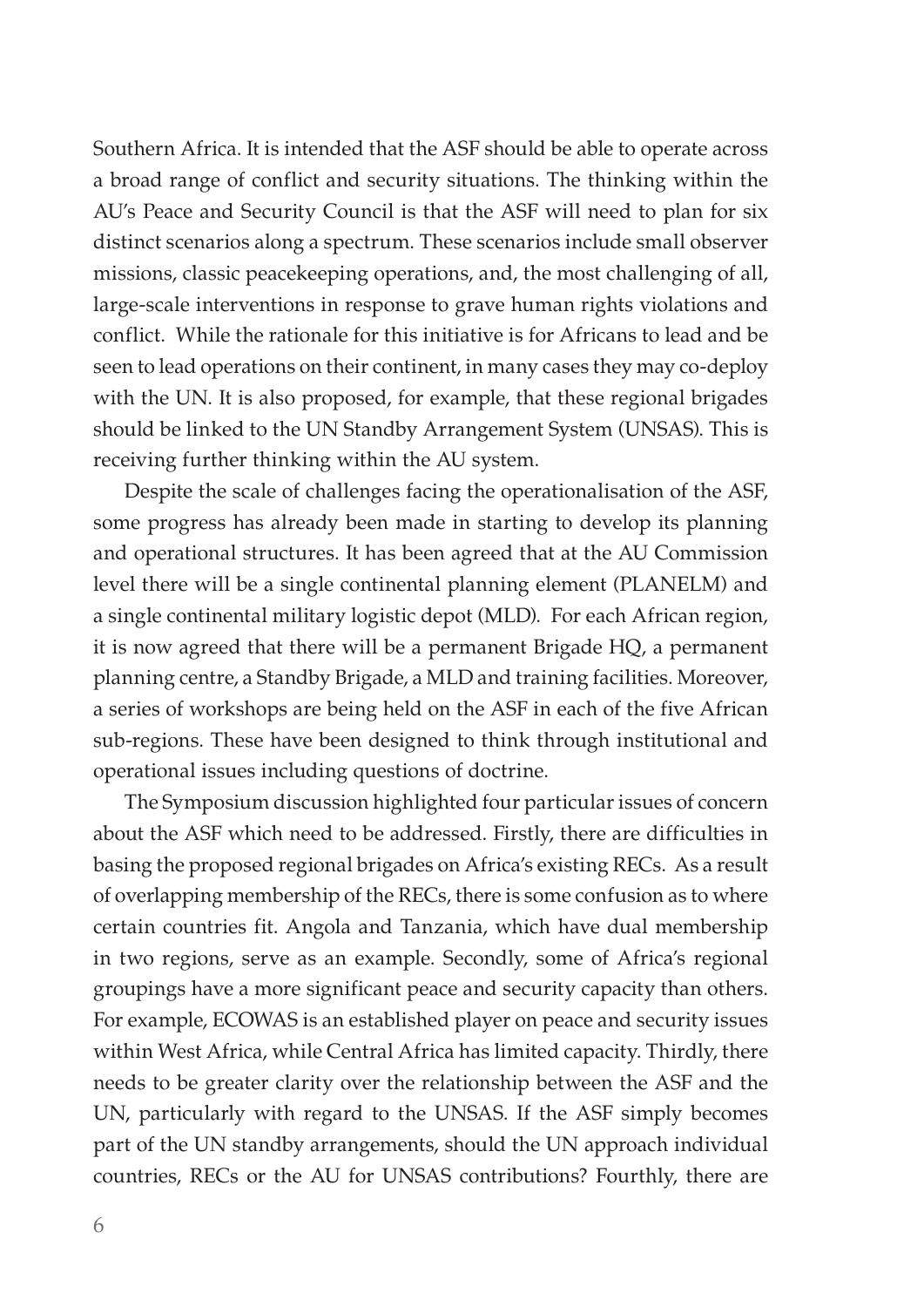real issues about whether Africa currently has the capacity or sufficient political will to undertake major interventions, specifically to address gross violations of human rights, crimes against humanity or genocide, particularly when the government of the country in question is primarily responsible for these abuses. The experience with AMIS in Darfur suggests that broader international engagement and support is required to ensure more effective civilian protection at the operational level. A priority issue for the AU's Peace and Security Council is therefore to examine what kind of capacity would be required for Africa to play a more effective role in extreme scenarios and what support is required from the international community in such cases.

## **The experience of ECOWAS**

Through ECOWAS, West Africa has one of the most developed peace and security institutions on the continent. The involvement of ECOWAS in a diverse range of security missions over the last decade has also generated some important lessons for regional peace and security initiatives elsewhere on the continent and for the AU, not least in respect of civilian protection. The first phase of ECOWAS operations included missions in Liberia between 1990 and 1998 and in Sierra Leone from 1997 to 1998. These were described by our speaker as 'hybrid missions', in that the declared objectives of the missions were partly humanitarian and partly the restoration of constitutional order. In neither of these two cases was civilian protection explicitly articulated as a mission objective, even though humanitarian concerns motivated the decisions for intervention.

However, these missions also involved serious weaknesses. These included: poor planning, no clear mandate for civilian protection, poor civilian oversight of missions, limited coordination with relief agencies and poor logistics and communications strategies. While the ECOWAS Monitoring Group (ECOMOG) did succeed in ending Liberia's civil war and contributing to the stabilisation of the situation in Sierra Leone, it had a poor record of protecting civilians. Sustainable peace required further interventions by the UN and the international community.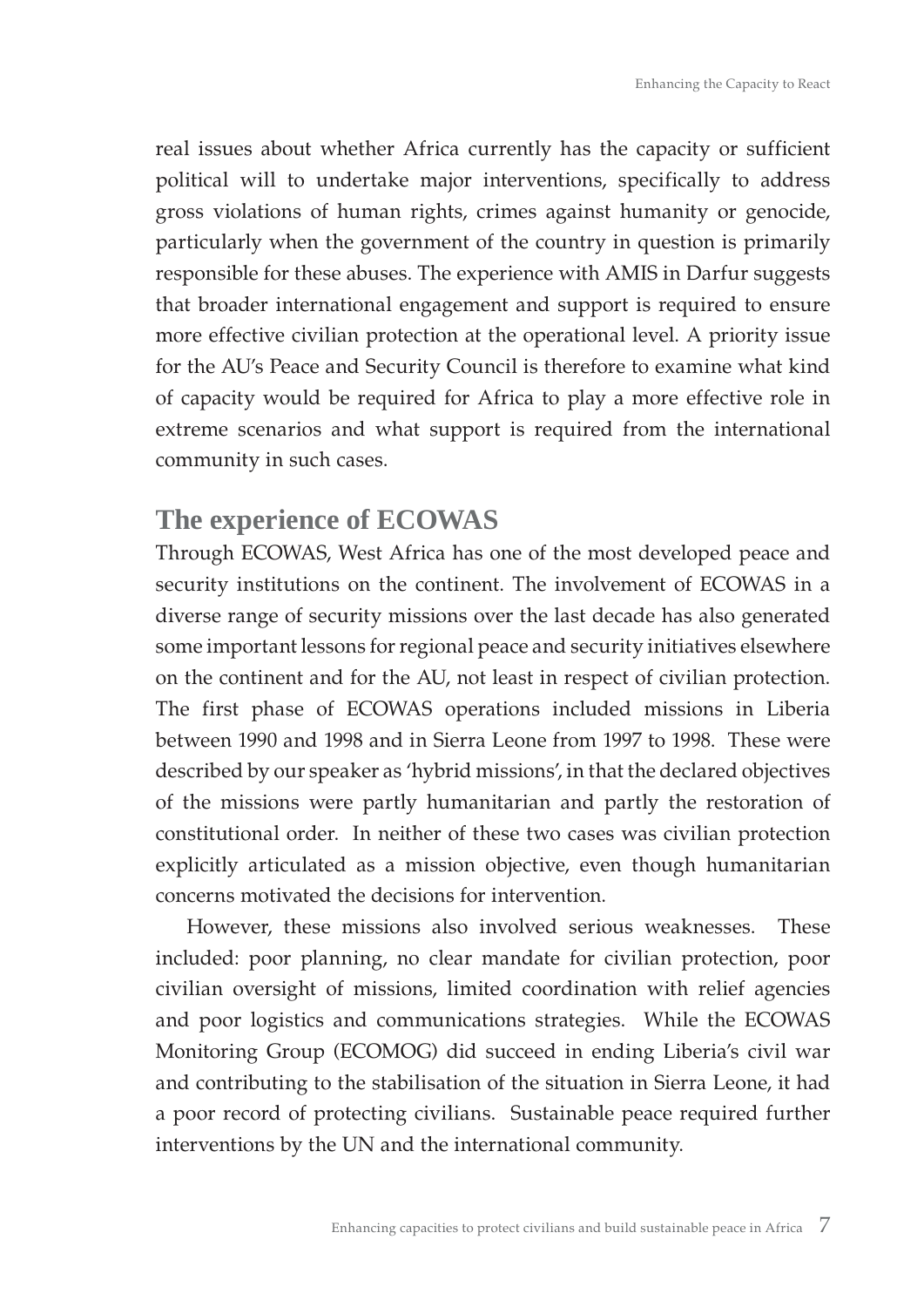In an attempt to strengthen the role of ECOWAS in respect of peace and security, in 1999 a Protocol was adopted Relating to Conflict Prevention, Management, Resolution, Peacekeeping and Security. And in 2001 a Supplementary Protocol on Democracy and Good Governance was adopted. These protocols are the current normative frameworks for ECOWAS peace support operations. Some clear benefits have resulted from these protocols. There are now codified principles of civilian oversight of peace support missions and clearer guidelines on civil/military cooperation. There are also clearer lines of accountability from ECOWAS headquarters to field operations.

These changes have fed through into improvements in the operational performance of ECOWAS supported missions, for example ECOMIL in Liberia in August 2003. But further improvements are needed, not least to strengthen ECOWAS's contribution to civilian protection and its links to the AU's Peace and Security architecture. Key priorities identified in the Symposium were: embedding ECOWAS structures into the ASF and linking it to the AU and UN systems, the development of better civilian and policing capacities, the development of a clearer operational framework for ECOWAS-supported missions and more effective interfaces with civil society organisations and think tanks.

Three further issues were raised in the discussion about ECOWAS' role in peace and security and civilian protection. Firstly, there was a concern about the precise relationship between regional organisations like ECOWAS and the AU. A fairly widely held view at the Symposium was that there needed to be a clearer division of responsibilities between regional bodies and the AU and more thought given to how the two should relate. This should include a standardisation of doctrine across the continent. Secondly, there was a concern about the hegemonic role of Nigeria within ECOWAS and whether this body could really be considered a genuinely regional grouping, given the dominance of one state within it. It was suggested by some that the appropriate response to this concern was not to denigrate the role of Nigeria but to urge other states in West Africa to make a larger contribution to ECOWAS-supported peace and security and civilian protection operations. Thirdly, there was an issue raised about the role of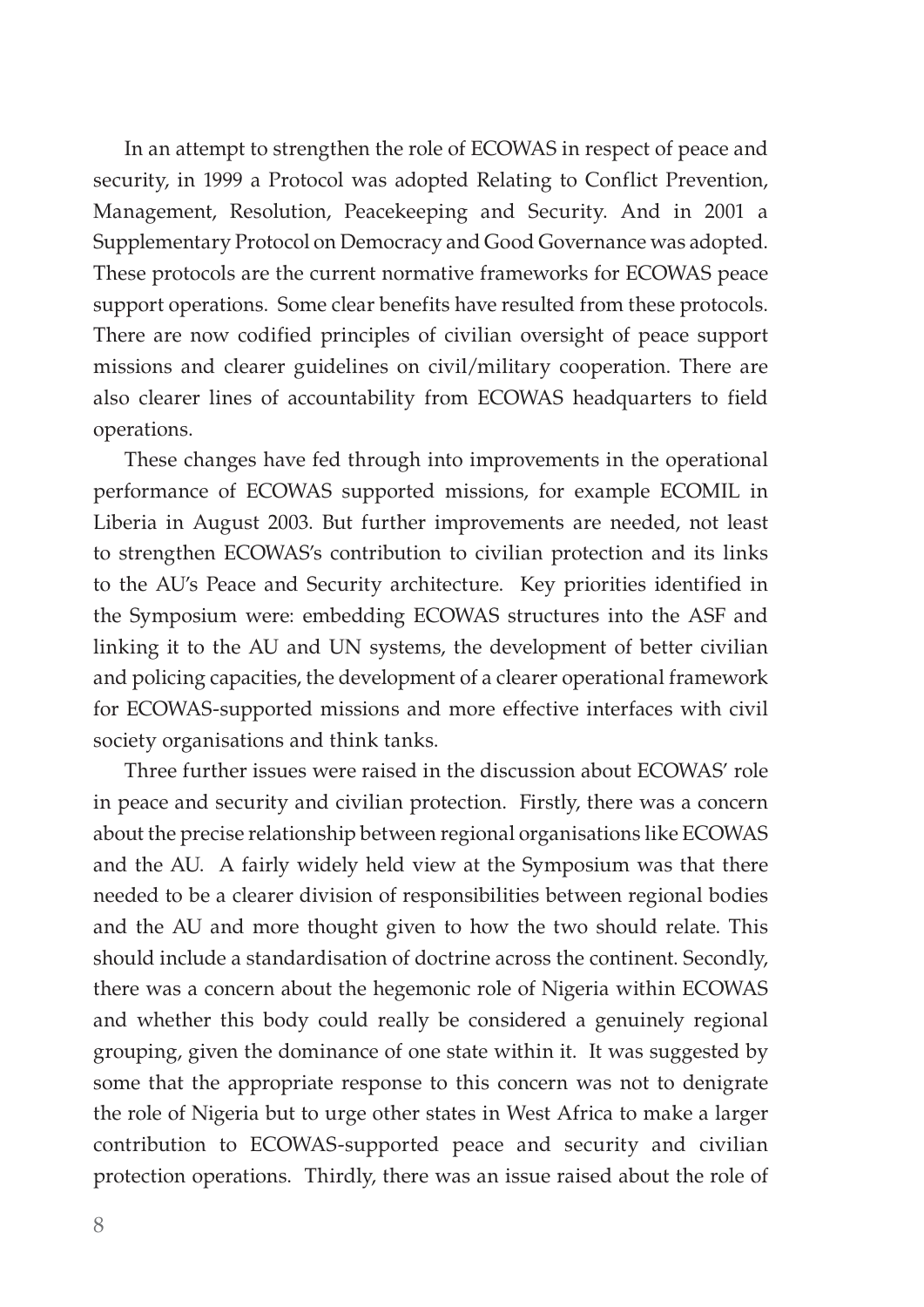donor support for regional capacity. There is a tendency for donors to work with preferred regional partners, particularly those that already have more developed institutional capacity and/or strategic significance. But this approach could distort the AU's attempts to build its peace and security capacity on solid regional foundations. Donor policy therefore needs to be sensitive to this and should seek to achieve balance in enhancing the capacities of African regions.

## **UN support for African peace and security**

When it comes to peace support and protection operations in Africa, no single organisation is right for every single circumstance. There needs to be a range of organisations with a range of capabilities, expertise, and effective collaboration between different organisations. In this context, it is an unhelpful debate to suggest that the choice is between an African *or* UN response. "Afro-centrists" suggest that there should be African solutions to African problems and play down the role of external actors. By contrast, "Afro-sceptics" suggest that Africa lacks the capability or the will to undertake these missions and that a stronger UN or international role is required. The reality, however, is less clear cut. African regional organisations, the AU and the UN all have a crucial role to play in addressing peace, security and protection issues on the continent.

But what specific contribution can the UN make, directly and through its support for African-led operations? There is already considerable work underway in the Department for Peacekeeping Operations (DPKO) in UN Headquarters on how more effective support can be provided to Africans in this area based on the recognition that "peacekeeping is no longer the exclusive preserve of the UN." In the short to medium term, the UN is focused on providing the AU with the support needed to conduct effective "bridging operations" (an initial response to a crisis before a more robust UN-led mission is deployed). This includes support with strategic planning, the matching of troops with equipment from member states, and securing strategic air and sea-lift capabilities. In the longer term, the UN is keen to use the ASF as a vehicle for promoting effective African participation in UN peacekeeping and peace support operations. It also wants to see greater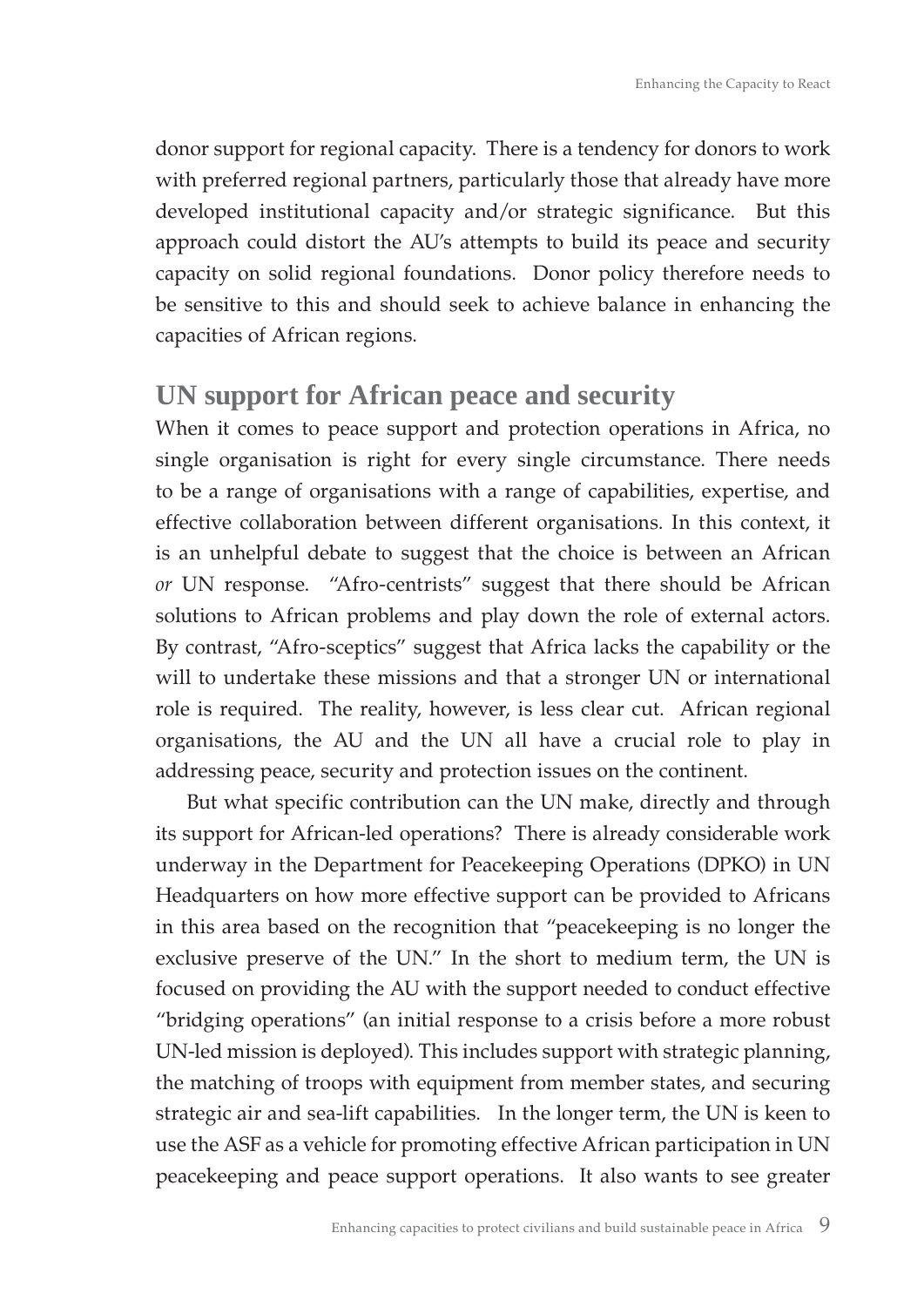harmonisation of doctrine and training standards across the regional, continental and UN levels**.** 

To take forward these initiatives – and to secure greater UN and international support for African initiatives in this area – it is proposed that a strategic framework document be presented by DPKO to the UN Secretary General for inclusion in his next report to the General Assembly. This could potentially provide the UN and DPKO with a clearer mandate for assisting the AU on peace support and protection missions.

## **The experience of the AMIS**

AMIS' role in Darfur has been a critical test case for the AU's capacity and willingness to protect civilians on the continent. Its mission has been an enormously difficult and complex one. AMIS has been tasked to monitor, as far as possible, the humanitarian ceasefire agreement of April 2004 and to report on violations; remain in touch with local authorities to build confidence and increase dialogue; monitor humanitarian convoys (these are often attacked); and establish police stations in various locations to reduce attacks.

However, despite some limited achievements, AMIS has largely been unable to provide effective protection to most of the population of Darfur. Over three years, the conflict has claimed between 70,000 and 400,000 lives, and two million people have been displaced. Many of the abuses have been carried out by militias linked to the Sudanese Government – particularly the *Janjaweed* – but a growing number have also been committed by the Darfurian rebel groups, the Sudan Liberation Army/Movement (SLA/M) and the Justice and Equality Movement (JEM).

AMIS has lacked the necessary troops, equipment and resources and, more fundamentally, has operated within a very weak mandate that does not address the desperate humanitarian situation on the ground. The ceasefire between the Government and the rebels (which AMIS is supposed to be monitoring) is frequently violated. The situation has actually deteriorated in recent months, with humanitarian access at its lowest in two years.

In principle, a decision has now been taken by the AU Peace and Security Council in March 2006 to replace AMIS with a UN Mission, although this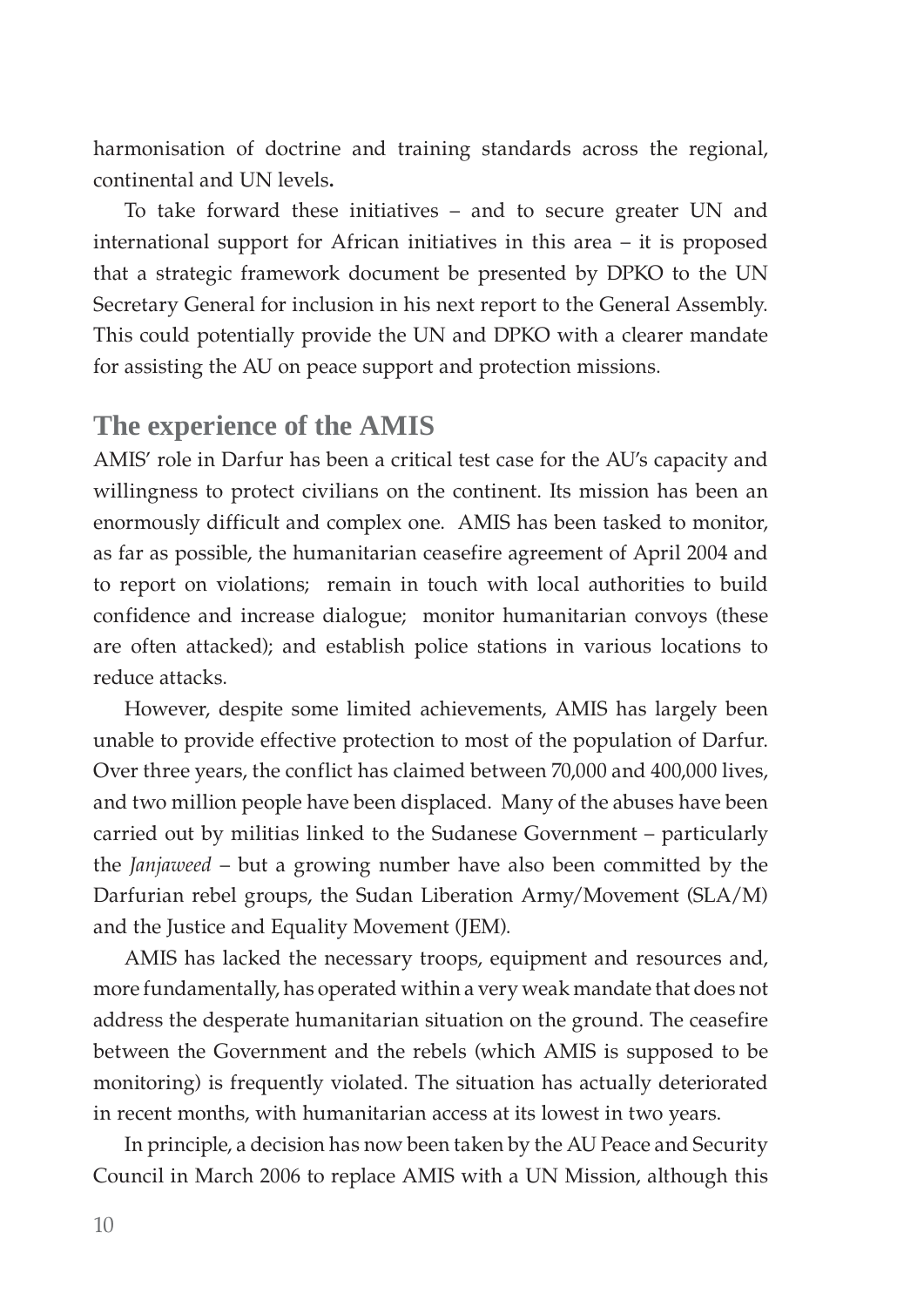Mission may not take over until September 2006. An AU force will stay on in the interim, but the transfer of the AU mission to the UN is being contested by the Government of Sudan. This transitional phase will need increased international support. But it was suggested at the Symposium that the new UN force in Darfur needs to be established on much stronger foundations. The challenge of securing more effective civilian protection in Darfur has three related elements.

First, a new UN mission needs to be properly resourced, with a significantly increased number of troops, with appropriate equipment and logistical support. Only the major powers are really in a position to provide these resources, though there are other countries that could be encouraged to provide troops. The escalating proxy war between Chad and Sudan threatens to produce a further deterioration in the humanitarian situation and reinforces the need for a larger and more effective international security presence, particularly in West Darfur and along the border with Chad.

Second, the mission needs a more robust and comprehensive mandate. A serious diplomatic effort is needed to get support on the UN Security Council for a Chapter VII mandate focusing on civilian protection. To date, the Chinese and Russian governments have both opposed stronger international action in Darfur. The Sudanese Government has also sought to block the deployment of a UN civilian protection force. If the responsibility to protect is to be a meaningful commitment, then the Sudanese Government and others should not be allowed to exercise a veto over such a deployment. On the other hand, there is also need for greater unanimity among the permanent five members of the Security Council.

Third, there needs to be much more energy put into trying to find a lasting resolution of the dispute. The AU should remain the lead actor in trying to secure a political breakthrough at the ongoing talks in Abuja, but with increased international pressure and support. While there is sometimes a tension between peace and justice, in this case, the threat of sanctions and tougher legal action against the guilty parties could help to focus minds on the need for an early resolution of the conflict. Part of the problem with recent policy decisions has been that there have been no costs for flagrant breaches of the ceasefire. That means that there should be close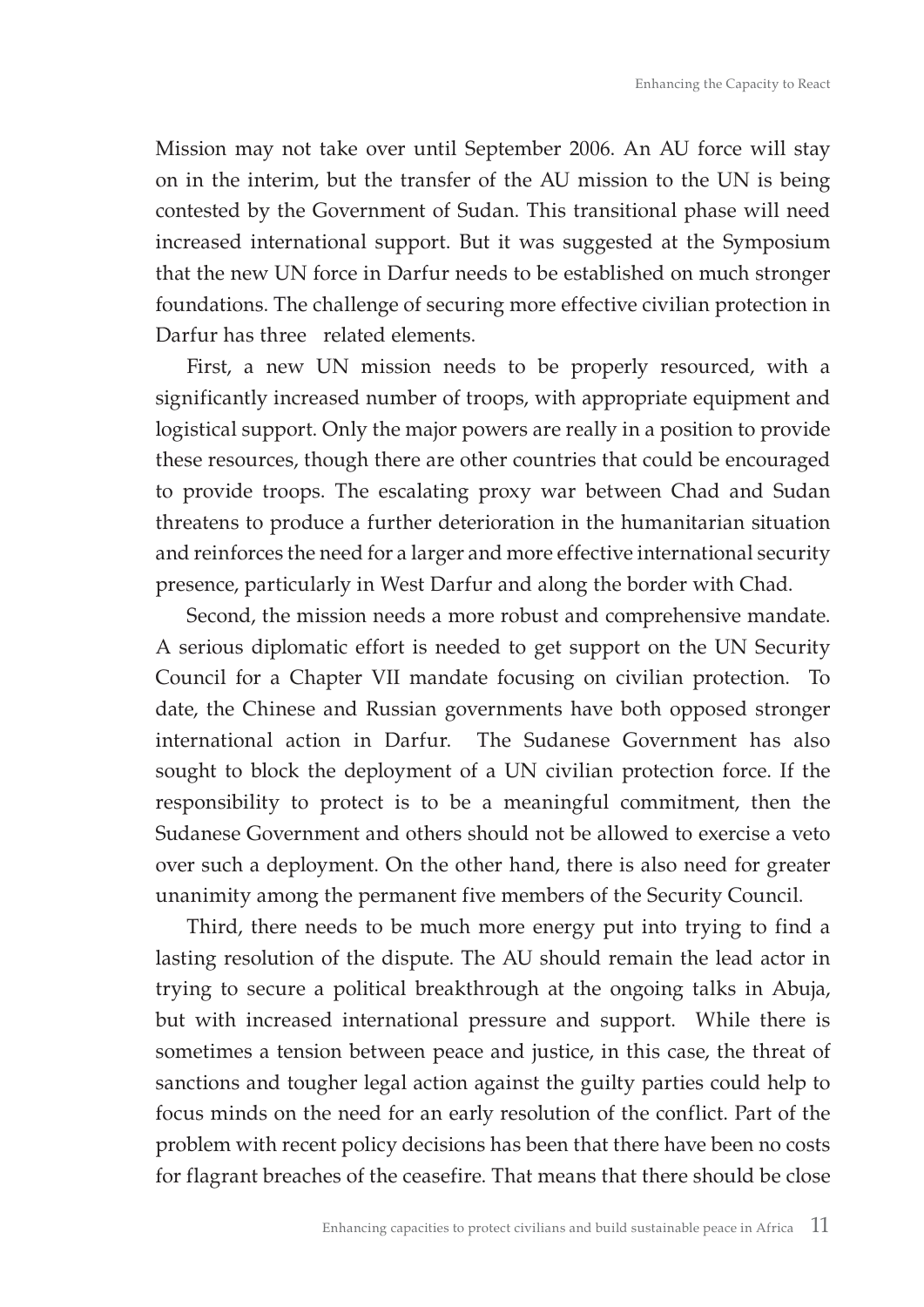cooperation between AMIS, a future UN Mission and the International Criminal Court (ICC). International actors also need to recognise that the considerable effort they have invested to secure the comprehensive peace agreement between the North and South will be put in jeopardy if violence continues with impunity in Darfur.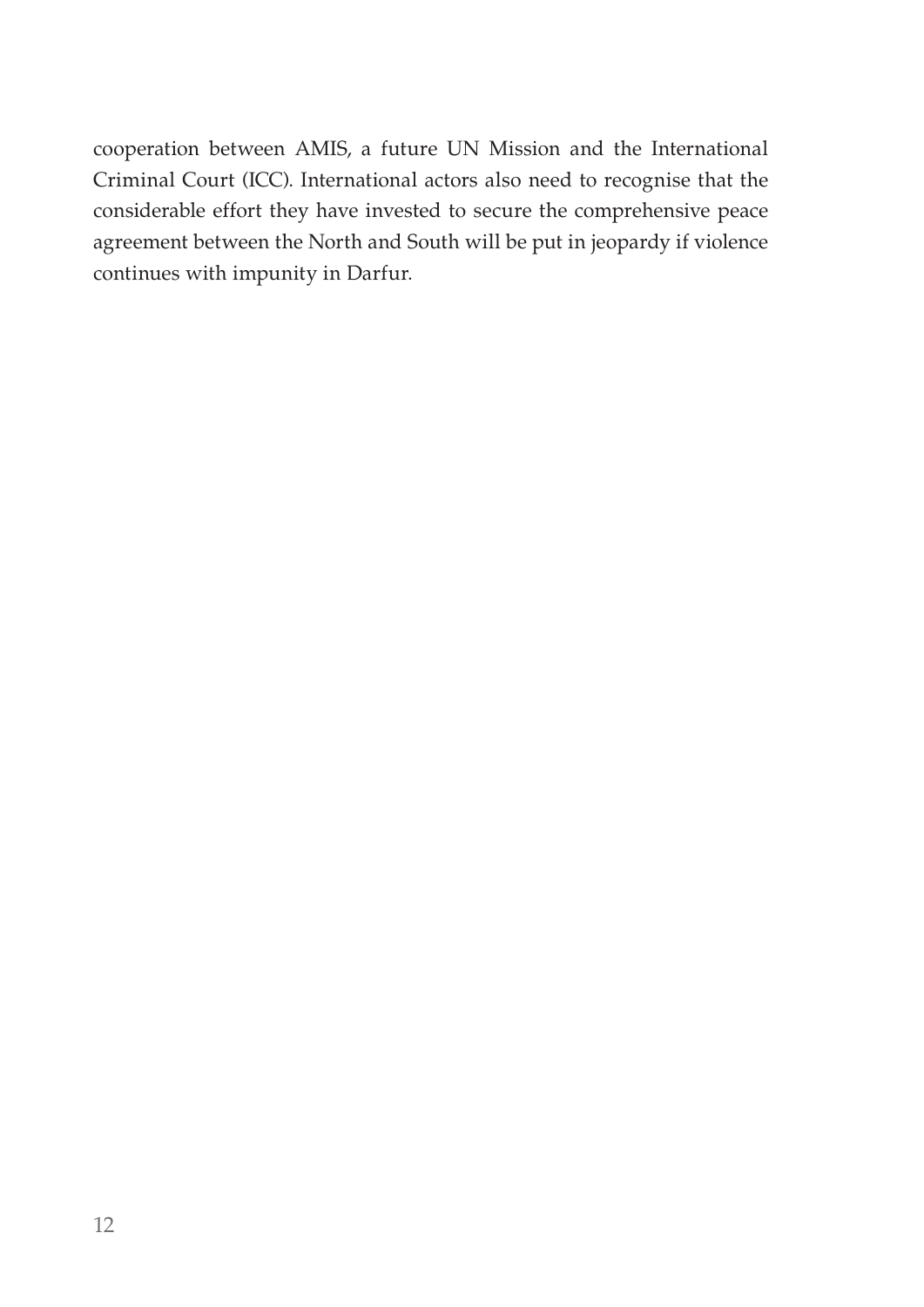# **The Responsibility to Rebuild**

The afternoon session of the Symposium was devoted to the responsibility to rebuild. Several participants questioned why the AU seemed to be focusing more on developing capacities to react, rather than capacities to prevent and rebuild. Several African participants suggested there might be a tension between the considerable investment in creating an African Standby Force and the need for greater civilian capacities – in areas like political oversight and human rights monitoring – if the AU wishes to be more effective in its support for peacebuilding on the continent.

## **AU strategy on post-confl ict reconstruction**

The AU has developed a draft Policy Framework for Post-Conflict Reconstruction and Development (PCRD), currently under consultation. The draft Framework suggests several principles that should guide AU contributions to PCRD. First, there should be African leadership of PCRD efforts. Second, there needs to be broad national and local ownership of PCRD. Third, it is important that there be greater coordination and coherence between the different actors involved in the process. Fourth, building sustainable peace is something that requires long term commitment and engagement. Fifth, it is important to learn from the experiences of recent attempts to promote peace in post-conflict situations.

The document also outlines desirable approaches to PCRD in five areas:

- Security, focusing on the security of people and promoting "the transformation of the organs of state, especially those relating to security and justice."
- Political governance and transition, focusing on the promotion of inclusive and accountable political processes from the local to the national levels.
- Human rights, justice and reconciliation, promoting context-specific approaches to challenges such as the tension between impunity and reconciliation.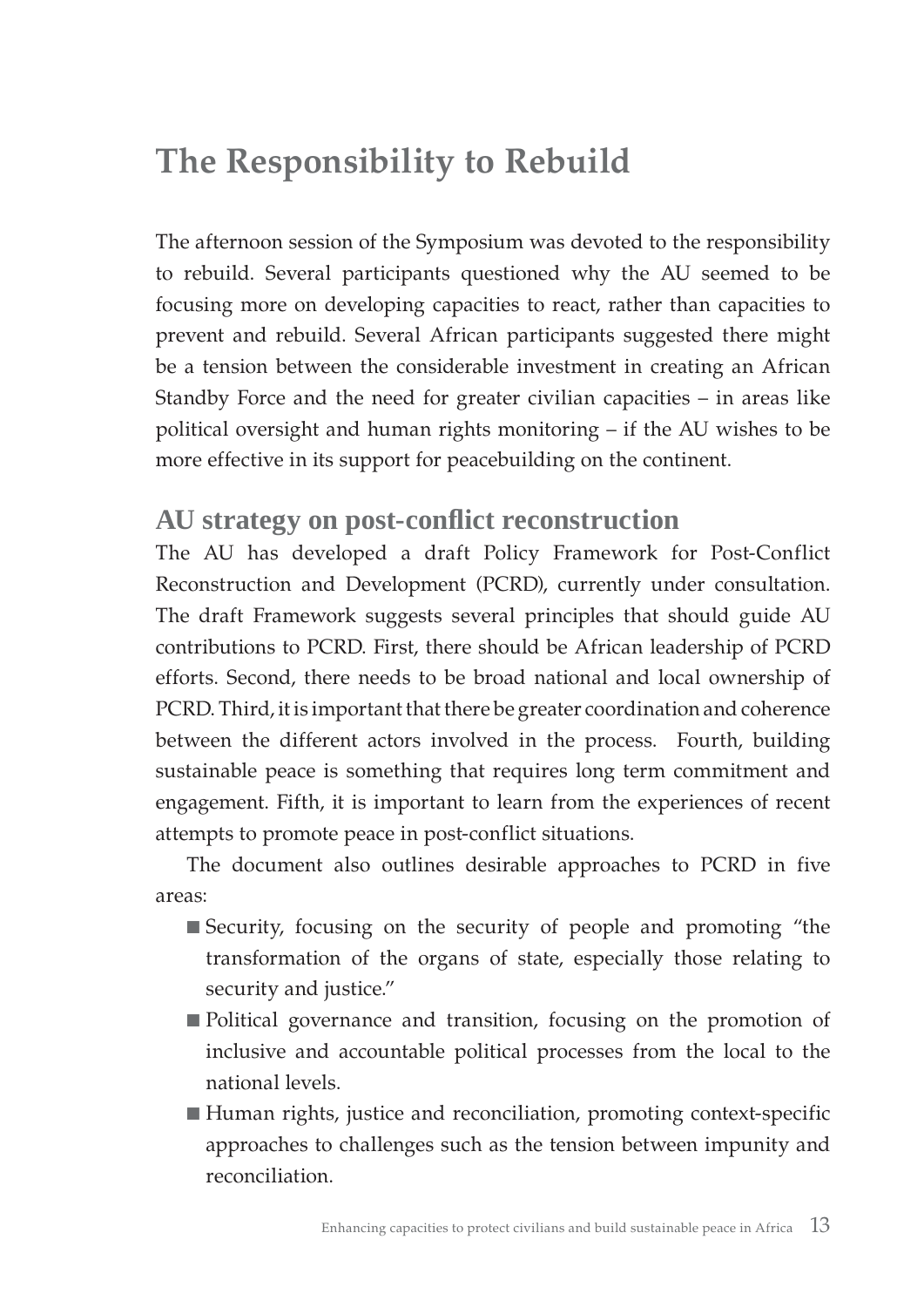- ■Humanitarian/emergency assistance, linking urgent life-sustaining and protection measures to longer-term recovery strategies.
- Reconstruction and socio-economic development, combining measures to stabilise the economy, renew growth and address distributional imbalances that may fuel conflict.

In the discussion, several participants commended the AU for taking a comprehensive approach to PCRD, yet cautioned that putting this ambitious approach into practice would remain very difficult. Within the AU Commission, there is still a need for inter-departmental coordination and greater financing. Beyond the AU, there is also a need for a sensible division of labour with other organisations, including the UN's new Peacebuilding Commission. However, other participants cautioned that one should have realistic expectations about this new UN body.

The coming months provide a crucial window of opportunity for broad input into the AU's emerging policy on post-conflict peacebuilding. Indeed, the draft Framework will be discussed with civil society leaders and experts at meetings in April-May 2006, and is expected to be approved by member states at the July 2006 AU Summit in The Gambia.

### **The wider development context**

Participants also heard an update on the African Development Bank's (ADB) new approach to peacebuilding and state fragility. Like most multilateral development banks, the ADB has traditionally not been an active lender in situations of violent conflict, mainly because war-affected states are rarely credit-worthy. This began to change several years ago when, following the example of the World Bank, officials recognised that the ADB could not afford to ignore states affected by war. This shift has been supported by ADB President Kaberuka, who is determined that no African country should relive Rwanda's experience at the beginning of its reconstruction process in 1994, when the ADB "came empty-handed" to a country in dire need.

As such the ADB recently developed three instruments to engage in war-affected economies. Firstly, an Emergency Assistance Policy; secondly,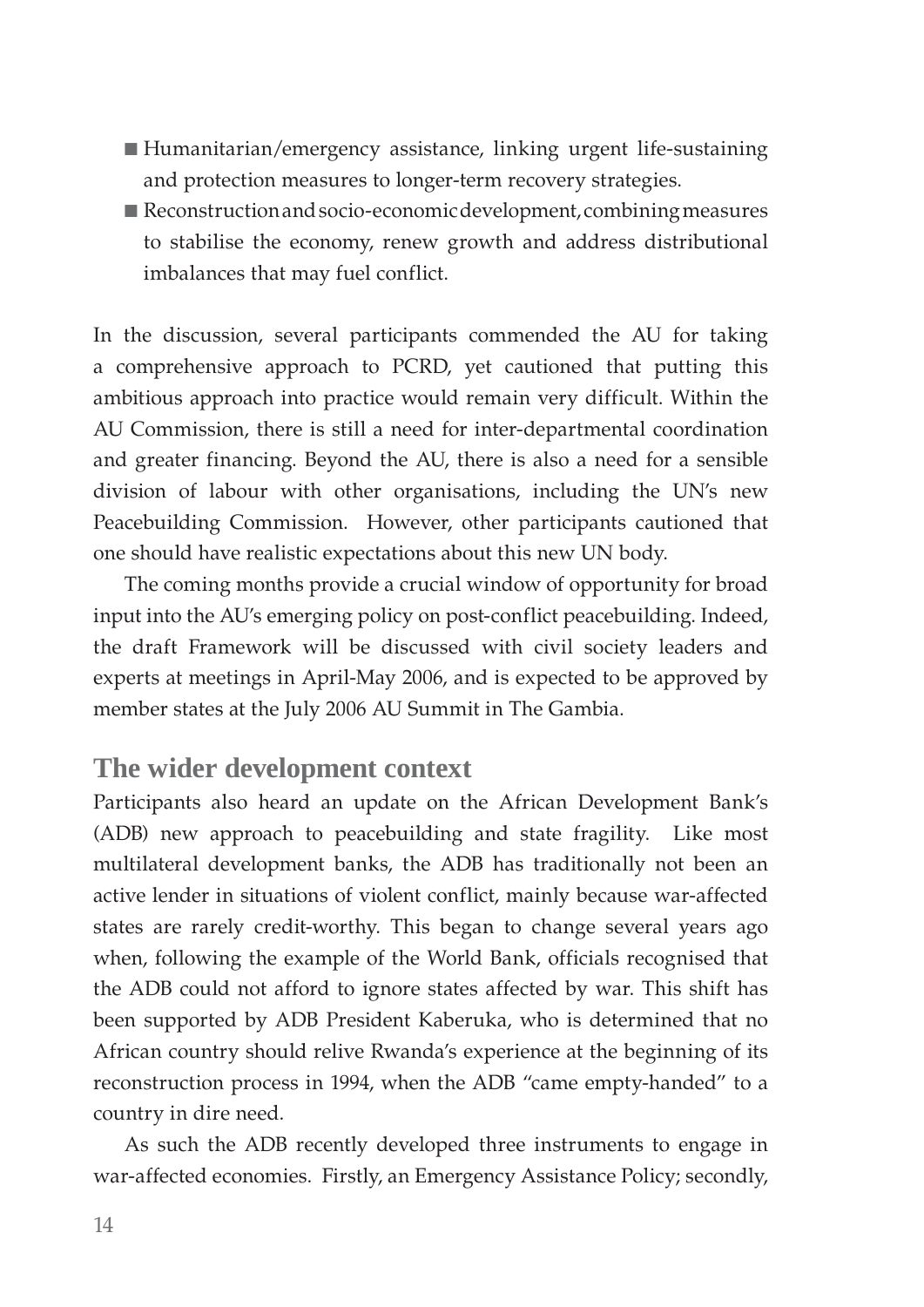some Post Conflict Assistance Guidelines; and thirdly, a Post-Conflict Assistance Facility of USD 140 million/year. The latter is focused on helping to clear war-affected countries' arrears through a combination of concessional lending and one-off grants. At the heart of this new approach is a shift from lending based on strict economic performance criteria to lending based on a recovery model.

The ADB is currently formulating a Fragile States Strategy that extends this approach to a broader range of African economies in crisis. Its priorities will be to support the re-building of state capacities, especially to deliver essential public services, and to promote broader economic reforms. The ADB recognises that it takes at least 20-25 years to consolidate post-conflict reconstruction, and that this requires the long-term engagement of many international agencies. The ADB has recently reached an accord with the AU and the UN Economic Commission for Africa (UNECA) to coordinate efforts in this area. It is also exploring ways of cooperating with the World Bank's Low-Income Countries Under Stress (LICUS) initiative, and the OECD Development Assistance Committee's Learning and Advisory Process on Fragile States.

### **Burundi – a case study**

At the official level, the AU Mission (AMIB) and the UN Operation in Burundi (ONUB) are widely seen as successful. AMIB helped stabilise the political-security situation in 2004 and laid the foundations for a more multi-dimensional peacebuilding process in mid-2005, when ONUB took over the peacekeeping mandate, including subsuming the African Mission. Five reasons were put forward at the Symposium to explain the relative success of the Burundi process.

- Long-term engagement by the OAU/AU, the UN and key African member states such as Tanzania, Uganda and South Africa, including the personal engagement of key individuals, such as the late President Julius Nyerere and former President Nelson Mandela.
- A common vision and principled cooperation among international actors based on a clear division of labour.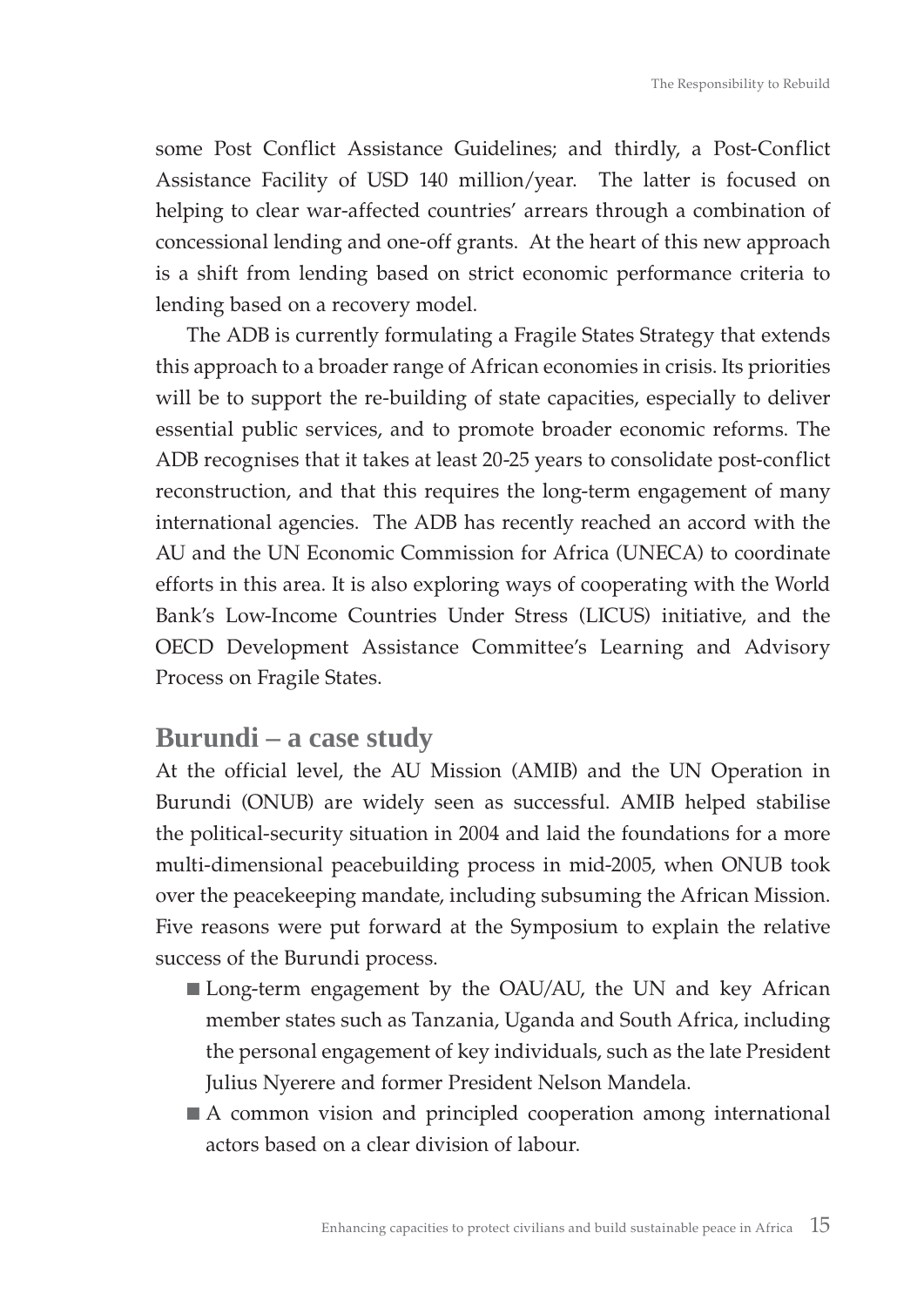- Predictability of deployments, including the planned transition from AMIR to ONI IR
- Ownership by the Government of Burundi throughout the process.
- Social inclusiveness of the peace process in Burundi, namely the inclusion of a wide range of stakeholders from the Army to human rights and women's organisations.

However, despite these achievements, a number of concerns were expressed about the process. Chief among these, from the standpoint of human protection, is security sector reform (SSR). Reforms to the Army and Police were seen as central to the peace process, because violations of human rights and democratic norms by these institutions have historically been a major source of instability and conflict. For this reason, the Arusha Peace Accords included provisions for the:

- Demobilisation, disarmament and reintegration (DDR) of 20,000 combatants.
- Creation of a new National Police.
- Sharing power between the two ethnic groups, through fusion of the former national army (dominated by Tutsi) with former Hutu rebel movements to attain a 50-50 balance in the new army and police.
- Exclusion from these processes of personnel responsible for grave human rights violations and efforts to professionalise these bodies.
- International monitoring of these processes.

It was noted in this session that real progress had occurred towards the implementation of these Accords, particularly since a former rebel group – the CNDD-FDD – took office in August 2005. Advances include the demobilisation of over 17,000 ex-combatants, the creation of a new National Police and the integration of Hutu movements into the Army and Police. Yet there remain huge issues about civilian protection and human rights violations. It was suggested that the recruitment of former irregular combatants into the Army and Police, without proper screening of their human rights records, explains why serious human rights violations in Burundi are still continuing. In addition, the PALIPEHUTU-FNL has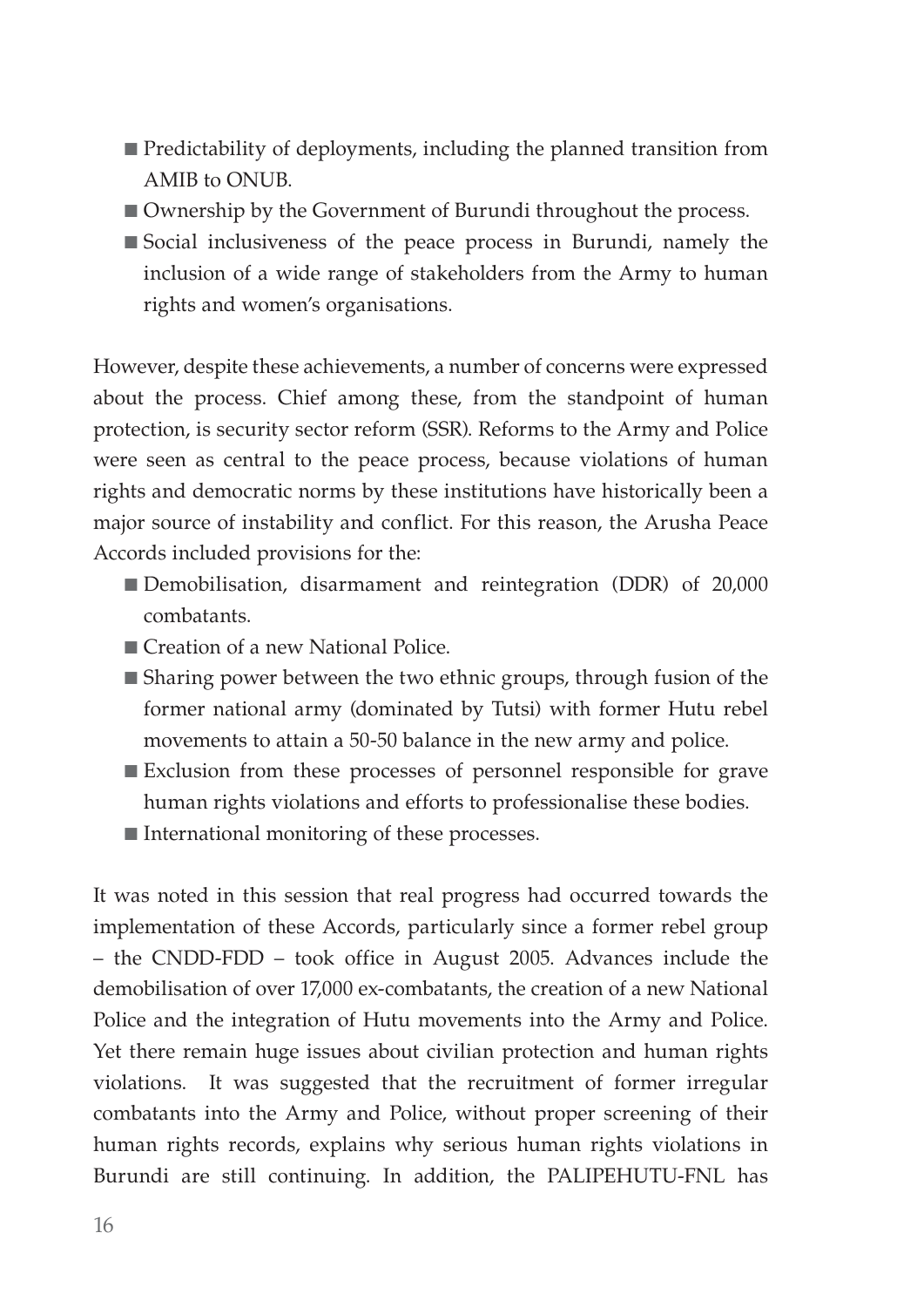not yet signed a ceasefire with the government and remains engaged in armed conflict in three western provinces. The situation is compounded by the fact that the new army and police have been accused of targeting civilians suspected of sympathising with PALIPEHUTU-FNL rebels. A more effective strategy for civilian protection will require:

- The Government of Burundi to replace senior Army and Police officers who are responsible for grave human rights violations.
- Deeper reforms to the judicial system.
- A greater role for civil society organisations in documenting and exposing human rights violations, assisting victims, and in lobbying the Government to meet its responsibilities to protect all of its citizens. The media may also have an important role in this regard.
- The international community, including the AU, to provide more training for Army and Police personnel on the protection of human rights, and intensify dialogue with the CNDD-FDD Government on these issues.
- Greater support for civil society involvement in processes related to SSR, ending impunity and long-term peacebuilding.

During the discussion, several participants noted that the AU and UN could reflect systematically on these issues through a joint lessons-learned exercise in Burundi. Some suggested that this might yield relevant lessons for AU-UN sequencing in Sudan, and in future missions deployed by the AU. However, one senior African participant pointed out the critical difference between the two contexts: while the Government of Burundi was formally committed to the peace process, the Sudanese Government continues to resist further international involvement in Darfur.

## **Internally displaced persons**

A final theme of this session was the need for greater protection of internally displaced persons (IDPs). Over 20 million African IDPs remain without protection. There also tends to be insufficient focus on the needs of IDPs during post-conflict reconstruction and peacebuilding. This is despite the recent development of new international instruments to safeguard the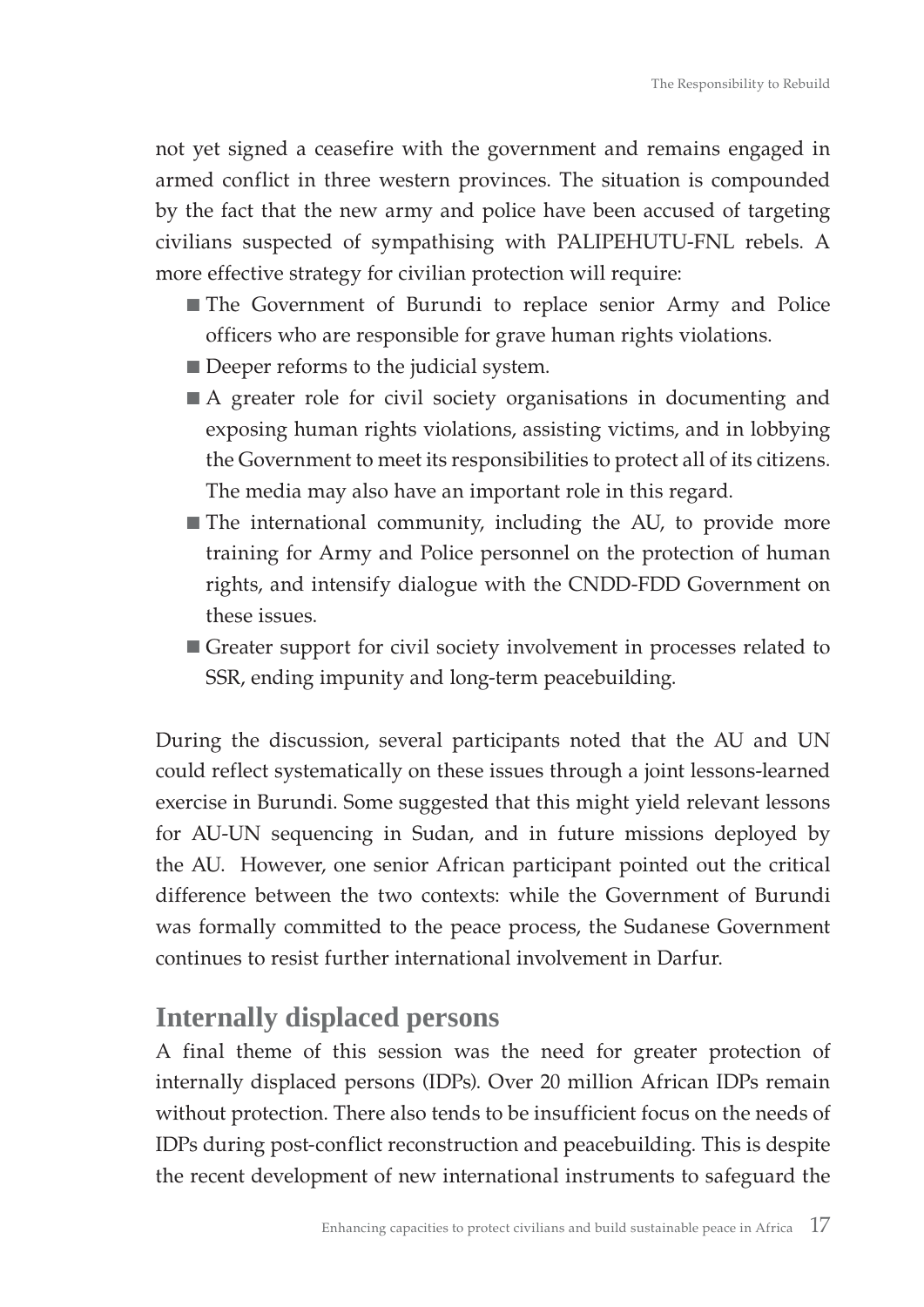rights of IDPs. The AU is also in the process of developing a normative framework to protect the rights of IDPs.

In addition, it was suggested that better protection for IDPs might be secured through greater use of bodies such as the African Commission for People's and Human Rights (ACPHR) and the Coordinating Committee on Forced Displacement, as well as field missions and new mechanisms such as the AU Special Representative for the Protection of Civilians. It was suggested that more capacity building assistance may also be required to assist countries meet their commitments to IDPs.

However, it was also noted that some African governments show limited interest in protecting internally displaced people or are themselves the source of that displacement. In these cases, the dilemma for regional or international policymakers is an acute one, and mirrors the wider dilemmas around the responsibility to protect. Denouncing abuses alienates the governments that are responsible and may make it harder to get practical assistance through to those who need it. But a serious commitment to protect IDPs may require a sizeable protection force or other forms of pressure that are able to bring about a change in those policies that fuel forced displacement. Several participants suggested that more research is required on practical solutions to this dilemma in particular circumstances.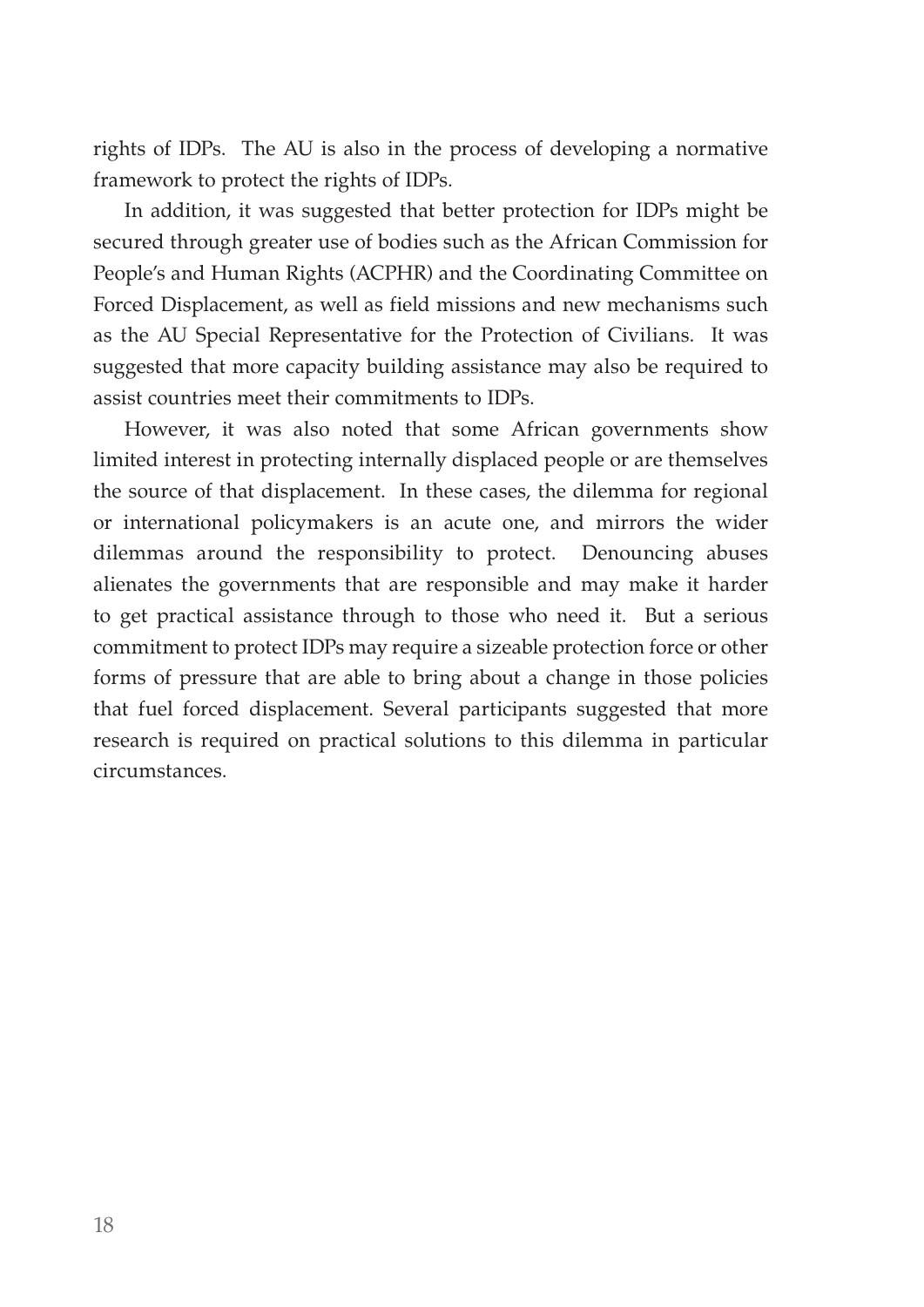# **Conclusions**

It is possible to identify a number of tentative conclusions arising from the Symposium.

- At the normative level, there has been considerable progress over the last few years in integrating the idea of a responsibility to protect civilians into the new peace and security architecture of the African Union. The thinking underlying the shift from the OAU's policy of non-interference to the AU's new policy of non-indifference mirrors and merges the ideas of conditional sovereignty and responsibility to protect developed by the International Commission on Intervention and State Sovereignty (ICISS).
- There is a spectrum of intervention required to secure more effective protection of civilians, from preventive actions, to reaction, through to post-conflict reconstruction and peacebuilding. The AU, and some African sub-regional organisations, are making progress in developing their institutional and operational capacity in these three areas.
- However, the AU's existing capacities fall well short of what is required to ensure effective protection. As one participant at the Symposium put it, "Africa's existing capacities for addressing these issues are being stretched to their limits".
- In terms of the responsibility to react, the AU is farthest from having a capacity to intervene forcibly, in a non-permissive environment, to protect civilians. Thinking through what kind of capacity and institutional machinery is needed for this type of scenario should be a real priority for the AU, the UN and the international community which need to concretise international support for the AU.
- There needs to be a clearer division of labour between regional organisations and the AU and between the AU and the UN.
- For peace processes to be effective, not least in protecting civilians, they need to be more inclusive, giving everyone, including regional stakeholders, a stake in the process. Where people feel they have no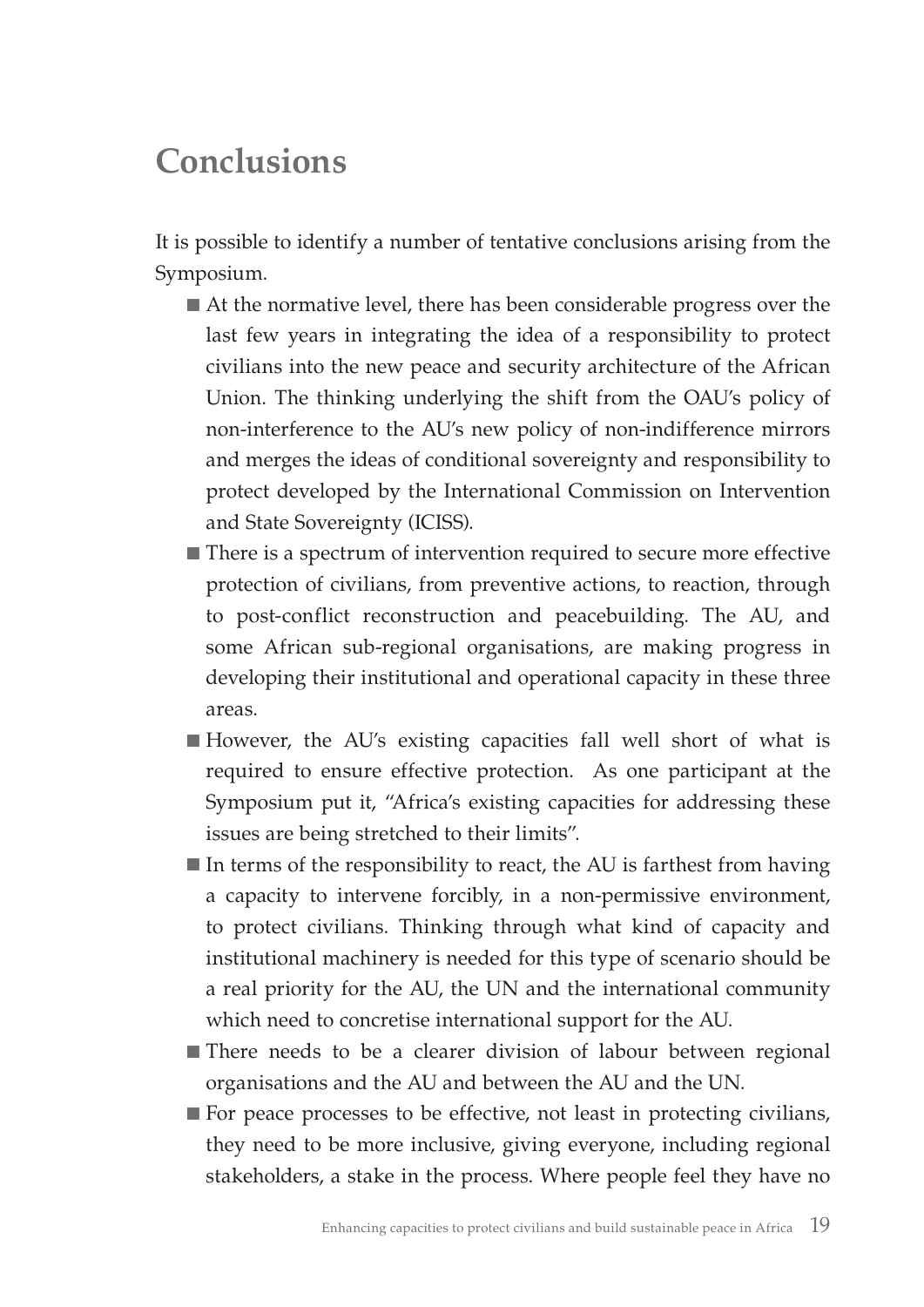stake in the process, there is a real risk that countries slip back into violence and war.

- The African Union is developing its thinking and capacity on post-conflict reconstruction, including the formulation of a draft Policy Framework for Post-Conflict Reconstruction and Development. Similarly, the African Development Bank has also developed new norms and mechanisms in this field, and is currently drafting a Fragile States Strategy. The immediate challenge will be for African institutions to implement these new commitments.
- Security sector reform is a key element in protecting civilians. Demobilised soldiers and ex-combatants are sometimes responsible for human rights abuses against civilians. A reformed security sector, one that is restructured and subject to proper civilian control, is essential for greater civilian protection.
- It is important to think through the spatial dimensions of protection. The standard assumption is that what matters most is protection at the national level, but many abuses occur at the local level. Protection strategies need to focus greater attention on ground level realities. .
- It is important to locate protection strategies within their international legal context, in particular in light of the existing protection mechanisms established under human rights and international humanitarian law. All the existing legal norms pertaining to protection, whether in time of war or of peace, and to the use of force and armed intervention under international law, must be fully complied with by both states and non-state actors.
- At present, there are no adequate triggers to prompt strong and concerted action in response to grave human rights abuses and international crimes, and no systematic and universal accountability mechanisms for those responsible for these crimes. While political calculations governing interventions cannot be ignored, it is inappropriate that responses (of any description) occur only when individual governments feel inclined to act. Faced with clear evidence of massive human rights abuses and systemic crimes, there should be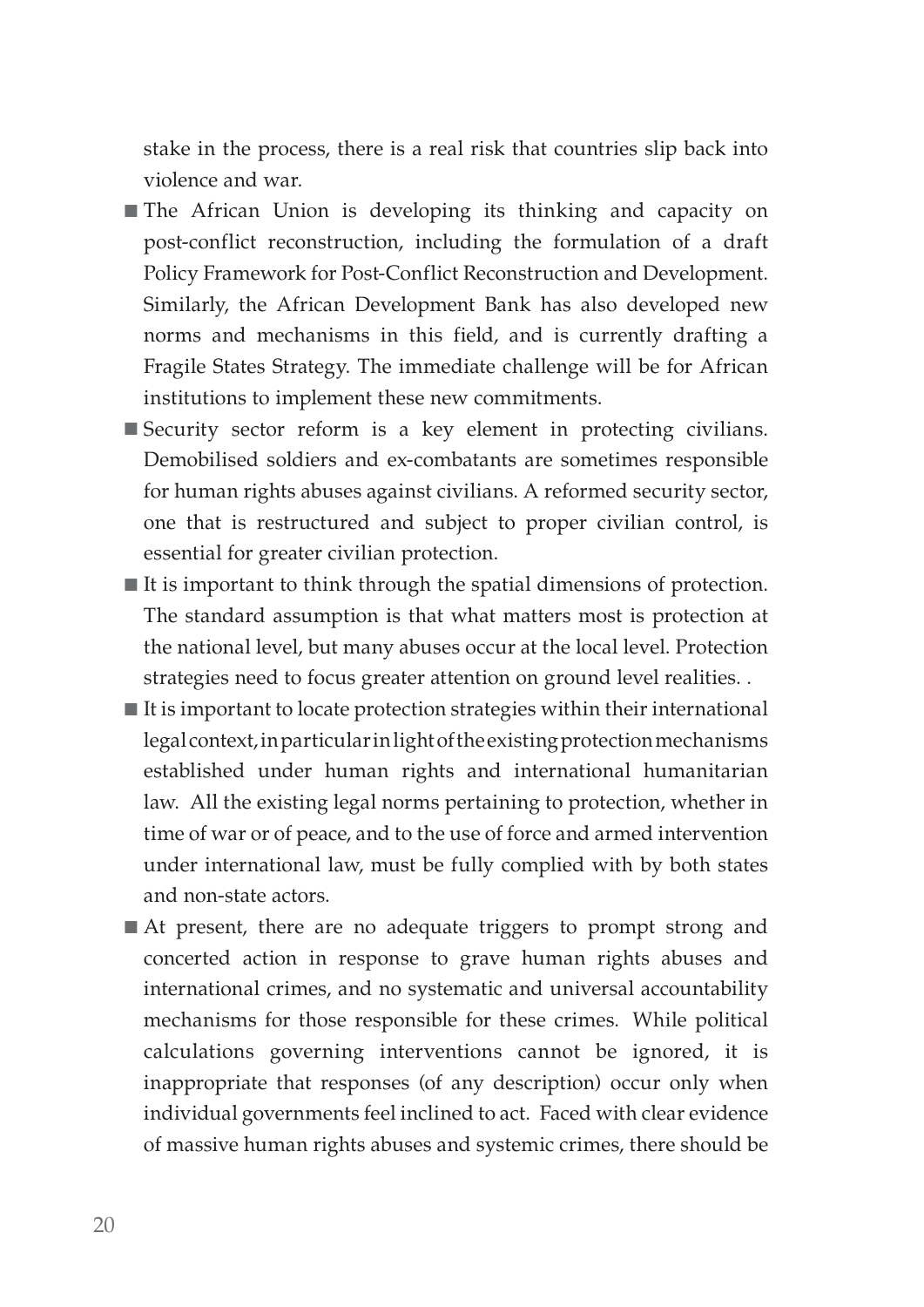a requirement on governments and the international community to explain how they intend to address these crimes.

- There are inadequate mechanisms to monitor states' and international organisations' performance on the responsibility to rebuild. How could key bodies be held to account for their contributions to sustainable peacebuilding, including security sector reform, in Africa?
- The how of intervention matters as much as the when and the why. As the ICISS report notes, it is important that good intentions are not tarnished by inappropriate means, across the entire R2P spectrum from prevention to reaction to rebuilding.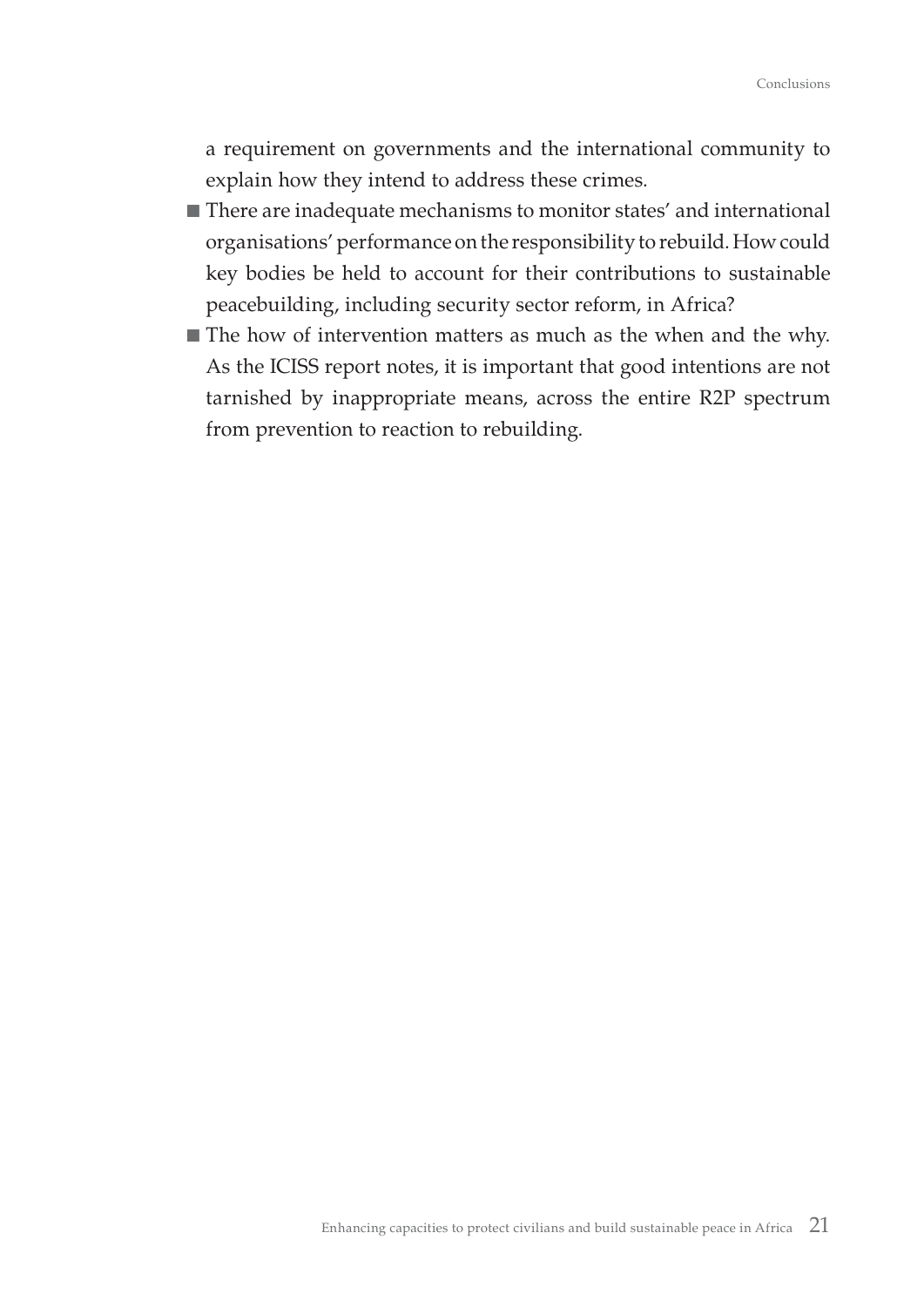# **Next Steps**

There will be several opportunities over the next year to feed into African and wider international debates on the issue of civilian protection. These include:

- Ongoing workshops on the African Standby Force.
- Consultations by the AU on its draft Post-Conflict Reconstruction Framework.
- Consultations by the African Development Bank on its Fragile States Strategy.

The organisers of the High-Level Symposium may also host a second event in late 2006 exploring how civil society actors and others can generate the requisite political will to implement protection measures across the R2P continuum. This Symposium brought together two tracks of research which will be continuing in 2006 and beyond.

The Institute for Public Policy Research (ippr, UK) and the Institute for Security Studies (ISS, South Africa) will contribute through their 15-month joint research project to:

- Examine existing mechanisms for preventing and reacting to largescale violent conflicts and gross human rights abuses in Africa; and
- Set out new policy proposals for strengthening national, regional and international responses to these conflicts and abuses.

This project is supported by the Swedish Ministry of Foreign Affairs, the Ford Foundation and the Norwegian Ministry of Foreign Affairs.

The Canada-based North-South Institute (NSI) and Burundi's Centre d'Alerte et de Prevention de Conflits (CENAP) will contribute primarily through their joint project on reforming the security sector to protect the most vulnerable in Burundi. This project is a follow-on initiative from policy research that NSI conducted on the African Union's capacity to deliver on the responsibility to protect in Burundi and Darfur. The NSI-CENAP research project seeks to: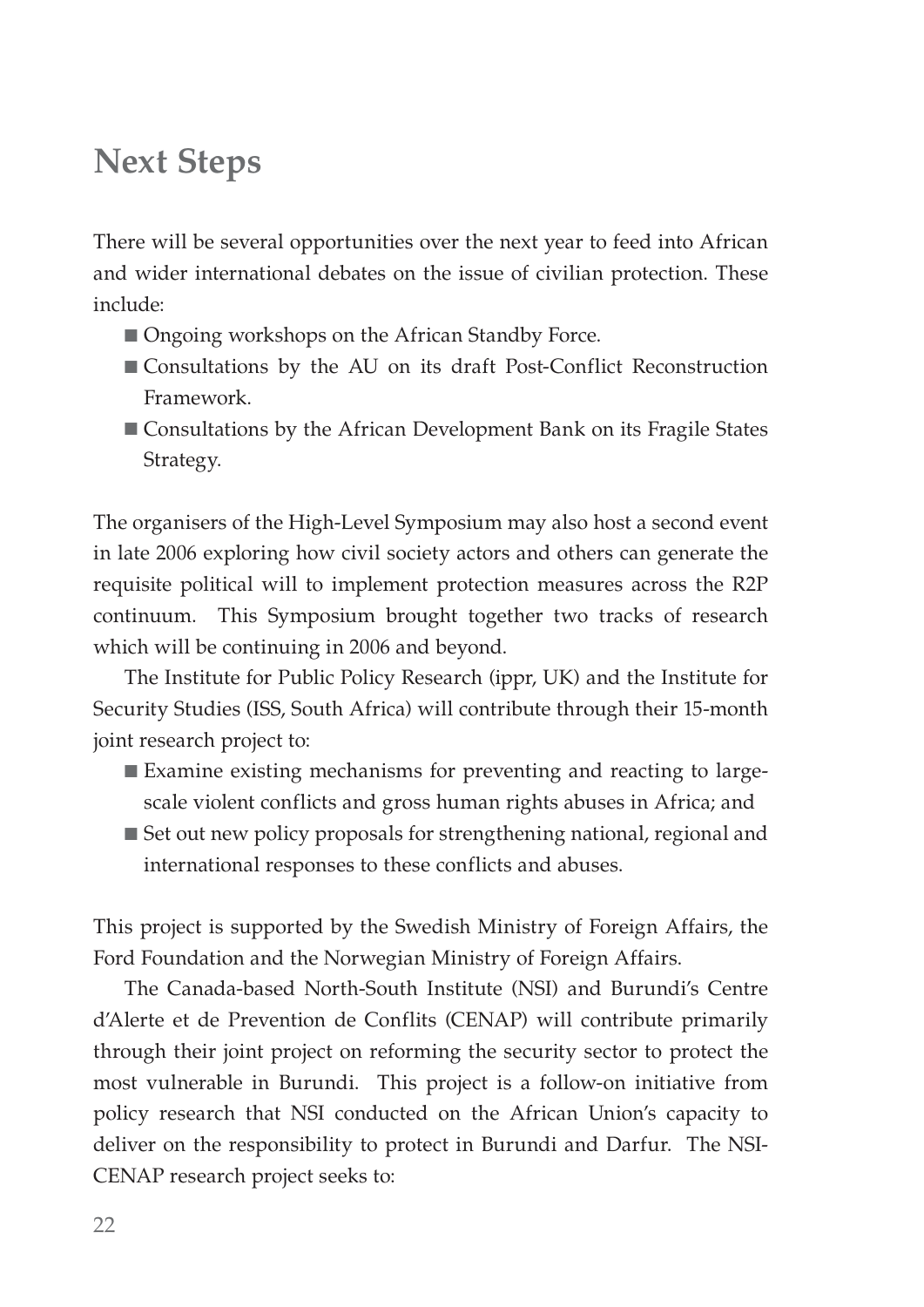- Understand the modalities of re-transferring the responsibility to protect back national actors in the wake of external military interventions.
- Explore the challenges and possibilities of human rights-based, pro-■ poor approaches to security sector reform in Burundi and beyond.

The overarching theme of both research projects is to think through how the 'Responsibility to Protect' principles could be operationalised in Africa along the prevention-reaction-rebuilding continuum. Given the complementarity of these projects, the relevant organisations are exploring possibilities for further collaboration.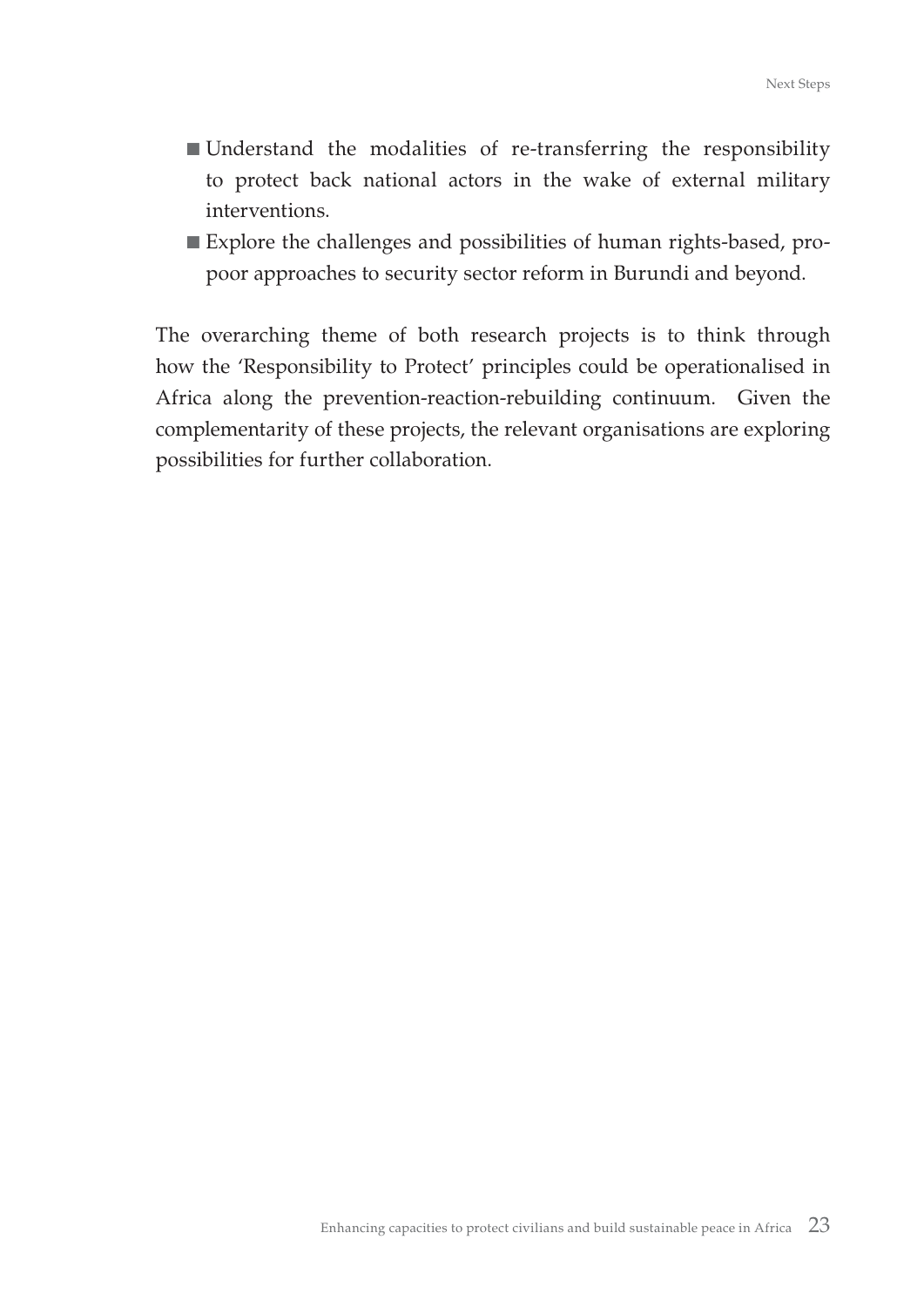# **Further Information**

For further information about the organisations and their projects, see

- Centre d'Alerte et de Prévention des Conflits: <u>www.cenap.bi</u>
- The Institute for Public Policy Research: <u>www.ippr.org.uk</u>
- The Institute for Security Studies: <u>www.issafrica.org</u>
- The North-South Institute: <u>www.nsi-ins.ca</u>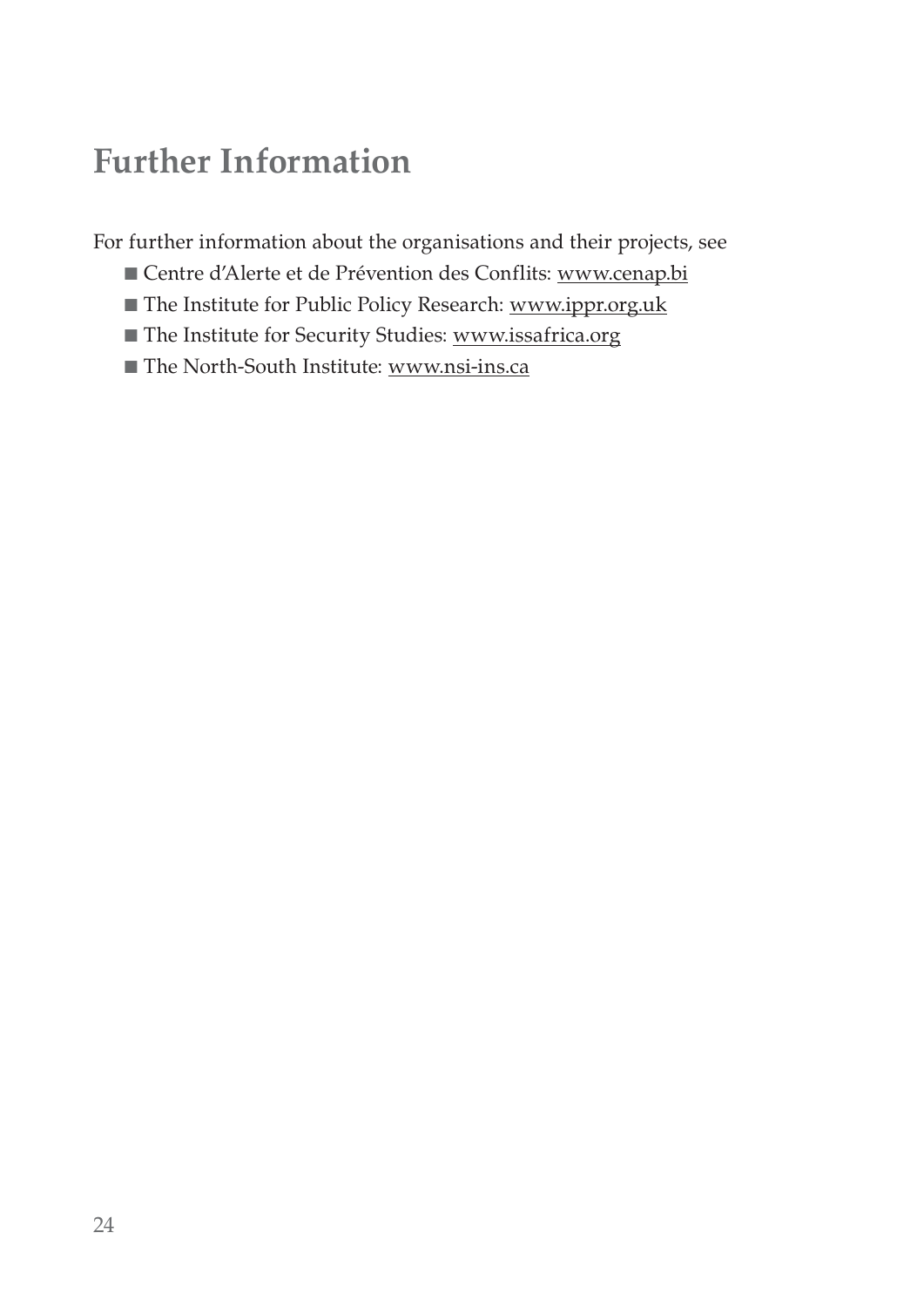# **Symposium Participants**

#### **Mr. Festus ABOAGYE**

Programme Head, Peace Missions Programme Institute for Security Studies

**Ms. Cecile APTEL WILLIAMSON** Senior Research Fellow, Peace Missions Programme Institute for Security Studies

**Dr. Stephen BARANYI** Principal Researcher, Conflict Prevention Program The North-South Institute

**Mr. Germain BARICAKO** Adviser on Human Rights and Humanitarian Affairs African Union Mission in Sudan (AMIS)

**Ambassador Yves BOULANGER** Embassy of Canada in Addis Ababa

**Ms. Diane Briard** Embassy of Canada in Addis Ababa

**Dr. Abdalla BUJRA**  Executive Director Development Policy Management Forum

**Mr. Papa DIOP** Conseiller L'Ambassade du Sénégal à Addis-Abeba

**Ambassador Said DJINNIT** Commissioner for Peace and Security African Union Commission

**Ms. Ingrid HARDER** Senior Policy Advisor, Human Security Policy Division Foreign Affairs Canada

**Ambassador Kari KARANKO** Ambassador for African Crises Management, Department for Africa and Middle East Ministry for Foreign Affairs of Finland

**Mr. Vincent J. KIBWANA** Embassy of Tanzania in Addis Ababa

**Ambassador Mette KNUDSEN** Royal Danish Embassy in Addis Ababa

**Mr. Richard LEBARS** First Secretary, Political Affairs Embassy of Canada in Addis Ababa

**Ms. Delphine LECOUTRE** French Centre of Ethiopian Studies, Addis Ababa

**Mr. James LORGE** Research Fellow Institute for Public Policy Research

**Mr. Frederick MALLYA** Senior Coordination Officer – Peacekeeping Best Practices Office United Nations Department of Peacekeeping Operations

**Ambassador Msuya MANGACHI** Embassy of Tanzania in Addis Ababa

**Mr. David MEPHAM** Head of International Programme Institute for Public Policy Research

**Mr. Bereng MTIMKULU** Head, Peace Support Operations Division African Union Commission

**Mr. David MUELLER** Senior Program Officer, START Foreign Affairs Canada

**Dr. Abdel-Fatau MUSAH** Conflict Prevention Advisor to the Deputy Executive Secretary, Political Affairs, Defence and Security ECOWAS

**Mr. Charles NDAYIZIGA** Coordinator and Researcher Centre d'alerte et de prévention des conflits (CENAP)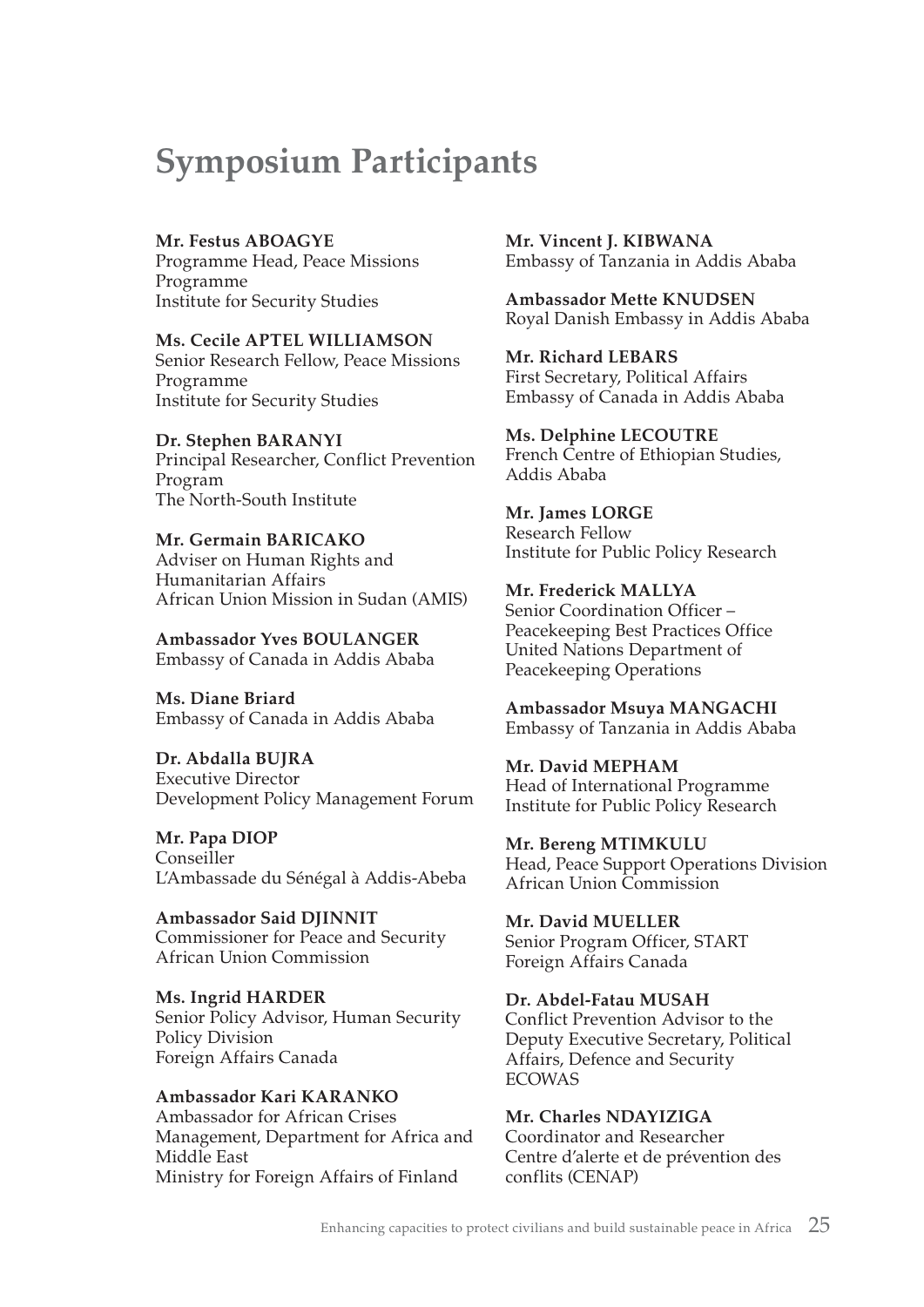### **Dr. Felix NDUKWE**

Manager, Operations Policies and Review Department (POPR) African Development Bank

#### **Mr. Willy NINDORERA**

Researcher Centre d'alerte et de prévention des conflits (CENAP)

#### **Mr. Siniyunguruza SALVATOR** First Counsellor

Embassy of Burundi

### **Mr. Michael OYUGI**

Principal Counsellor and Deputy Head of Mission Kenya Embassy in Addis Ababa

### **Ms. Kristiana POWELL**

Researcher, Conflict Prevention Program The North-South Institute

#### **Ambassador Nureldin SATTI**

Deputy Special Representative of the Secretary General United Nations Mission in Burundi (ONIJB)

### **Ms. Hiroute Guebre SELASSIE**

Regional Conflict Adviser Oxfam

#### **Mr. Patrick TIGERE**

Head of Humanitarian Affairs, Refugees and Displaced Persons Division African Union Commission

### **Ms. Hannele VOIONMAA**

Counsellor – peace and security issues on countries and regions in crises (peace keeping forces), Political Department Ministry for Foreign Affairs of Finland

### **Mr. Carlo von FLÜE**

Head of Mission to the African Union and International Organisations based in Africa International Committee of the Red Cross

### **Mr. El Ghassim WANE**

Head, Conflict Management Division African Union Commission

### **Mr. Ingo WIEDERHOFER**

Multi-Country Demobilization and Reintegration Program World Bank